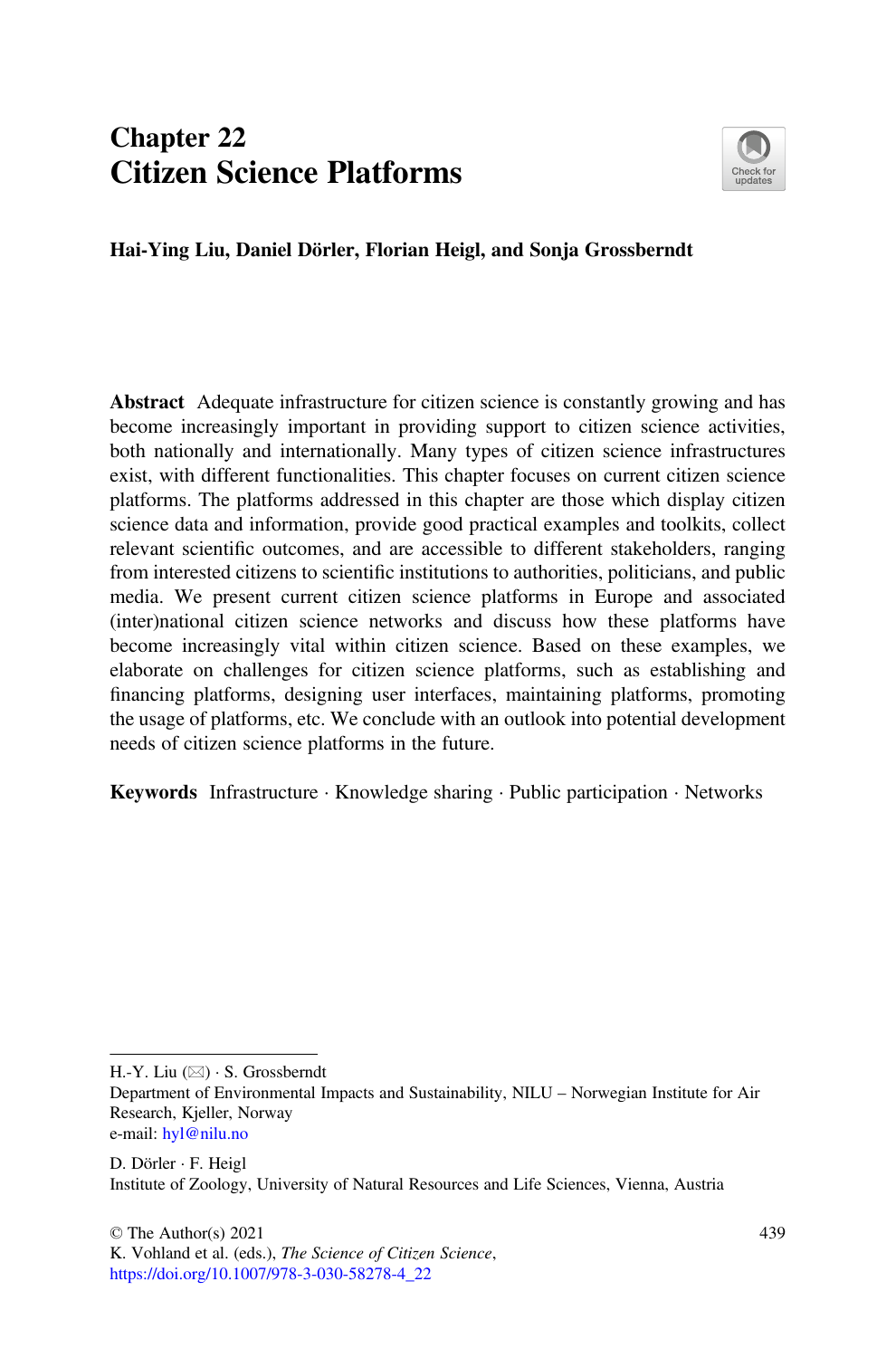# Citizen Science Platforms: Important Instruments to Support Citizen Science

With the boom in citizen science, there is a growing need for adequate infrastructures to support citizen science activities. A range of digital infrastructures (e.g. mobile apps, low-cost sensors, games, and gamification) have been developed to facilitate interaction and communication between citizens and scientist and to expand the scale and scope of project and protocol design, data collection, information delivery, data processing, and visualisation (Newman et al. [2012](#page-19-0); Bowser et al. [2013;](#page-18-0) Eveleigh et al. [2014\)](#page-18-1). Furthermore, a wide range of resources, guidelines, and handbooks have been published for data and metadata management (Wiggins et al. [2013;](#page-19-1) Schade and Tsinaraki [2016\)](#page-19-2), the establishment of data and metadata standards (Cavalier et al. [2015](#page-18-2)), data quality assurance and control (EPA [2019\)](#page-18-3), and ethical data practices (Lynn et al. [2019](#page-19-3)). It is obvious from the growing number of new technological developments that citizen science infrastructures are increasingly in demand. One important aspect of citizen science infrastructures is citizen science platforms.

The term *platform* is now in common usage and has begun to creep into many fields across the sciences, humanities, governance, and more (Ansell and Gash [2018\)](#page-18-4). A platform may refer to a technology (e.g. computing platform, web platform); physical objects and features (e.g. diving platform, oil platform); politics (e.g. party platform, European politics platform); the arts (e.g. novel platform, art group platform); and a range of other areas (e.g. economic platform, business model platform) (Wikipedia Contributors [2020\)](#page-19-4). What we might once have called a meeting, conference, partnership, or a network may now be branded as a platform – as in the case of the collective awareness platforms  $(CAPS)^1$  $(CAPS)^1$  for sustainability and social innovation (Bellini et al. [2016](#page-18-5)); the Intergovernmental Science-Policy Platform on Biodiversity and Ecosystem Services (IPBES) (Bongaarts [2019\)](#page-18-6); and the Knowledge base for the Sustainable Development Goals (KnowSDGs) platform, from the European Commission (EC), among others. For the purpose of clarity, we use the term citizen science platforms in this chapter with the following definition. Citizen science platforms are web-based infrastructures with one single entrance point that contain one or several of the following functionalities: (1) present active citizen science projects and activities; (2) display citizen science data and information; (3) provide overall guidelines and tools that can be used to support citizen science projects and activities in general (e.g. recruitment strategies including motivational and marketing approaches, data quality assurance and control methods, guidelines for dealing with data security issues, resources, and opportunities to network with other relevant activities and upscale the project results); (4) present good practice examples and lessons learned; and (5) offer relevant scientific outcomes for people who are involved or interested in citizen science.

<span id="page-1-0"></span><sup>1</sup> <https://ec.europa.eu/digital-single-market/en/caps-projects>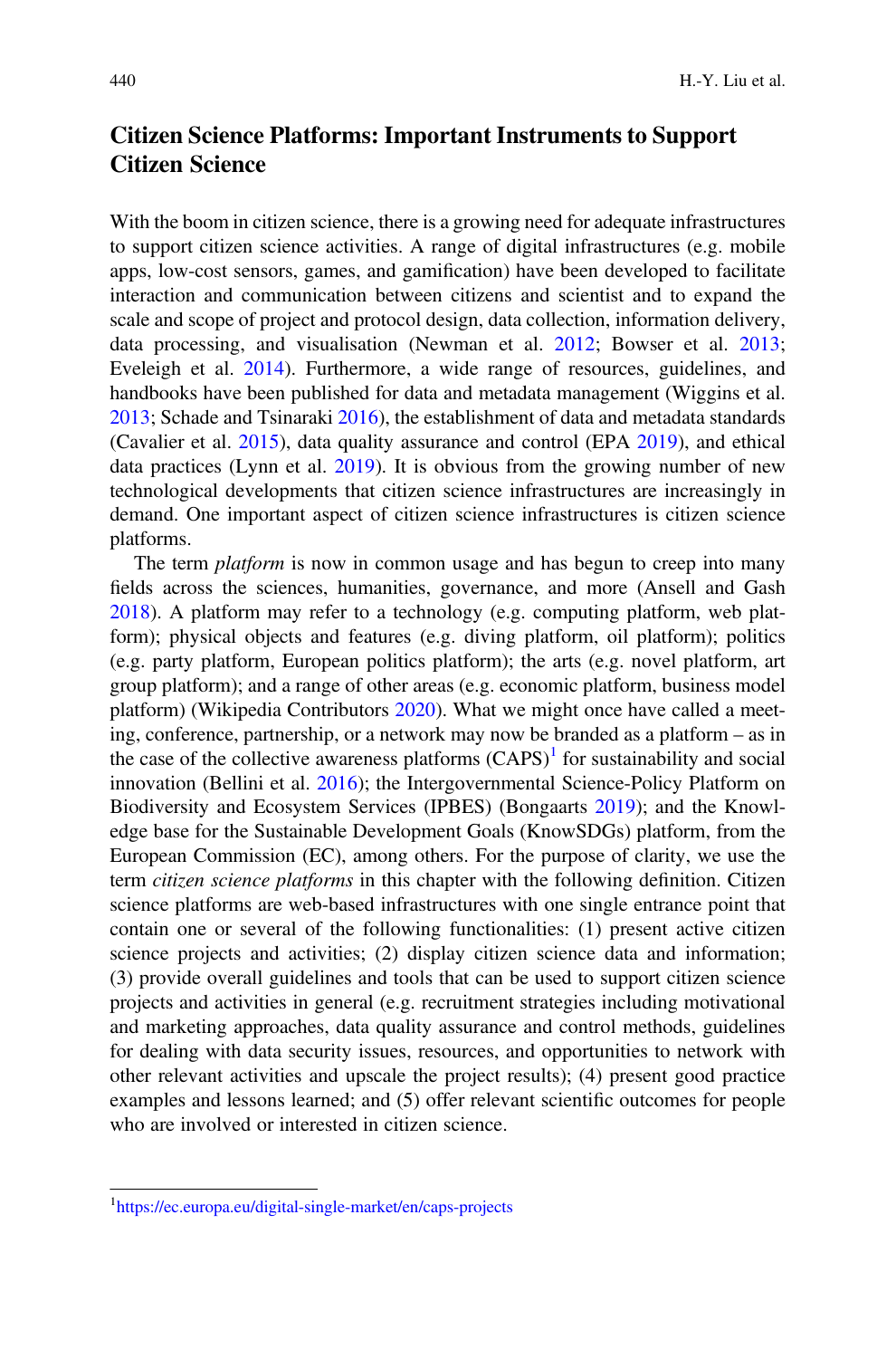Using this definition, the earliest citizen science platform can be tracked back to Zooniverse and a project called Galaxy Zoo in 2007. The project asked the public to help the research team, based in the Department of Astrophysics, Oxford University, to classify images of fully formed galaxies based on their shape. Since the day Galaxy Zoo started, Zooniverse has become the world's largest and most popular people-powered research platform and hosts more than a hundred citizen science projects. Since then, other platforms presenting multiple projects have appeared, such as SciStarter (US) in 2011, Bürger schaffen Wissen (Germany) in 2013, Österreich forscht (Austria) in 2014, Schweiz forscht (Switzerland) in 2014, the Australian citizen science association in 2014, and the Danish citizen science network in 2018. In the last few years, the number of national citizen science platforms increased significantly.

Today, there are many citizen science platforms being developed and made accessible for a range of stakeholders, including citizens, scientific institutions, public administrations, policymakers, and the media, with an overall aim to mainstream citizen science projects and activities at city, regional, national, and international levels. According to Sprinks et al. [\(2015](#page-19-5)), citizen science platforms allow nonscientists to take part in scientific research across a range of disciplines. What these platforms ask of volunteers varies considerably in terms of task type, level of user required, and user freedom (Sprinks et al. [2015\)](#page-19-5). Lichten et al. [\(2018](#page-19-6)) addressed the fact that citizen science platforms host a range of projects to help with project building and hosting capabilities (e.g. CitizenGrid, Zooniverse). These platforms are a useful resource for members of the public who want to discover projects and choose projects to participate in or for researchers who want to create projects (Lichten et al. [2018\)](#page-19-6). Many project-based citizen science platforms have been developed for a range of end users who have a variety of aims and goals (e.g. hackAIR, CAPTOR). According to Sturm et al. [\(2018](#page-19-7)), citizen science platforms can be developed as a technical framework designed for one or more applications to run and to store data and information. Citizen science platforms can also be designed with a functionality that enables the participants to interact with the project data (e.g. adding and/or verifying), such as mapping and sharing observations of air quality (e.g. hackAIR, [Luftdaten.info\)](http://luftdaten.info), measuring biodiversity (e.g. iNaturalist), and in many fields across the sciences, humanities, and more (e.g. Zooniverse). In addition, citizen science platforms can function as a mutual learning space providing useful resources about citizen science, including tools and guidelines, good practices, and training modules, such as [CitSci.org](http://citsci.org) (Lynn et al. [2019](#page-19-3)), SciStarter, and the Austrian citizen science platform Österreich forscht. Another category of citizen science platforms is comprised of those platforms that are commercially available, such as SPOTTERON and CitizenLab, which combine both technology aspects and tools. Looking at the different categories, we can summarise that citizen science platforms seem to be important tools to share citizen science knowledge, facilitate mutual learning and multi-stakeholder collaboration, get inspiration, integrate existing citizen science activities, develop new citizen science initiatives and standards, and create social impact in science and society.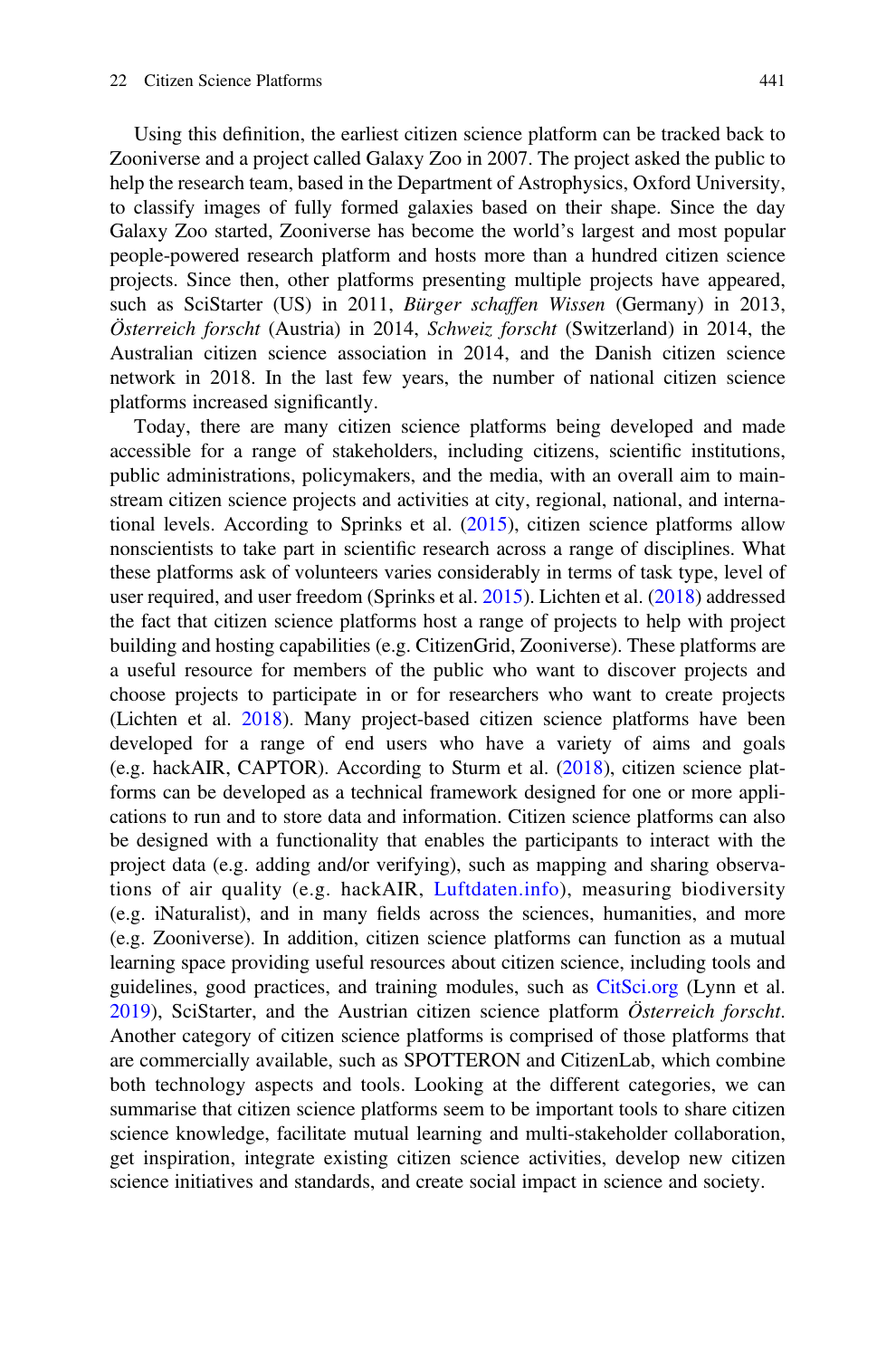The present chapter focuses on citizen science platforms that provide services for existing and potential citizen science projects and activities with the ultimate goals of (1) providing multi-level intermediation between local citizen science projects and national or international resources and public administrations; (2) exchanging knowledge and know-how of creating synergies in order to use resources efficiently, such as the combination/integration of data and/or the presentation of citizen science projects to interested stakeholders, including the public; and (3) promoting multiple, ongoing stakeholder collaborations, facilitating the adaptation of many collaborative citizen science projects over time. In general, this chapter on citizen science platforms as a meeting point for citizen scientists has a lot of synergies with other chapters in this book, in particular, Lemmens et al. (this volume, Chaps. [9](https://doi.org/10.1007/978-3-030-58278-4_9) and [23](https://doi.org/10.1007/978-3-030-58278-4_23)) about citizen science in the digital world of apps (e.g. an app can be a platform or a part of a platform); Garcia et al. (2020, this volume) about citizen science guidelines (citizen science guidelines need to be included in citizen science platforms); Tauginienė et al. (this volume, Chap. [20](https://doi.org/10.1007/978-3-030-58278-4_20)) about ethical considerations (ethical considerations have to be included in a citizen science platform to assist potential citizen scientists and others working with citizen science); and Balázs (this volume, Chap. [8](https://doi.org/10.1007/978-3-030-58278-4_8)) about data quality (a citizen science platform that displays citizen science data needs to do a quality analysis before the data are published).

# Current Citizen Science Platforms in Europe

In this section, we give an overview of current citizen science platforms in Europe, with a few concrete examples that meet our definition of citizen science platforms.

Currently, there are many citizen science platforms in Europe. They can be categorised into five types, including (1) commercial platforms for citizen science initiatives; (2) citizen science platforms for specific projects; (3) citizen science platforms for specific scientific topics; (4) national citizen science platforms; and (5) EU citizen science platforms (see Table [22.1\)](#page-4-0).

An important point is the fact that commercial platforms are offering their services (ultimately) for profit, whereas the other types of platforms are offering their services either for free or only covering their costs. Also, a commercial citizen science platform often brings together a willing buyer and seller to facilitate a bilateral market exchange, while other types of citizen science platforms have great potential to orchestrate a multilateral (as opposed to bilateral) collaborative relationship (as opposed to market exchange) (Ansell and Gash [2018\)](#page-18-4).

### Type 1: Commercial Platforms for Citizen Science Initiatives

Commercial platforms offer their services to customers for profit. Several commercial platforms for citizen science (e.g. SPOTTERON and CitizenLab) have started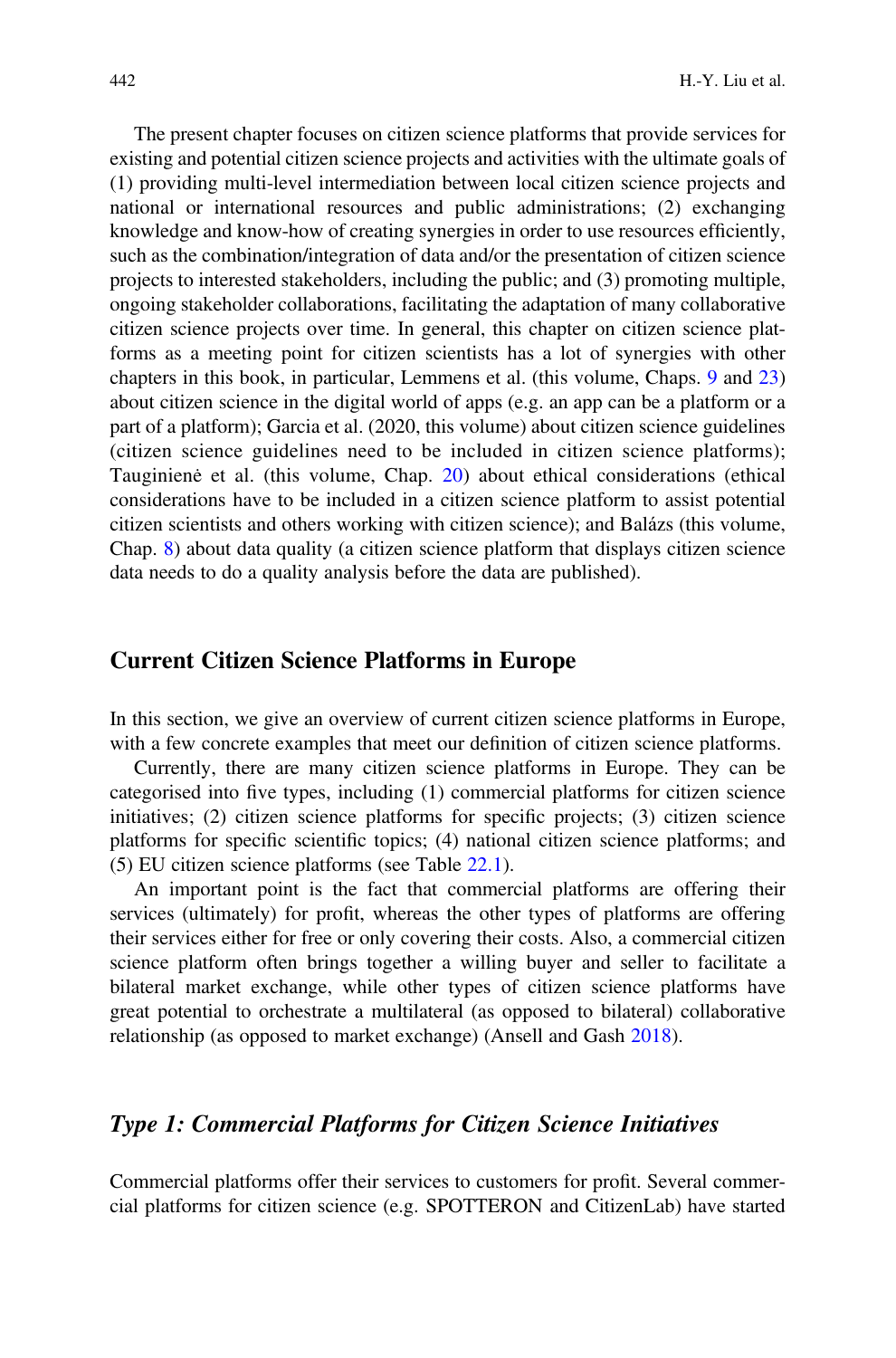| Type                                                                | Available resources                                                   | End users                                                                              | Examples                                                                                      |
|---------------------------------------------------------------------|-----------------------------------------------------------------------|----------------------------------------------------------------------------------------|-----------------------------------------------------------------------------------------------|
| Commercial<br>platforms for<br>citizen science                      | Data collection tools                                                 | <b>Scientists</b>                                                                      | <b>SPOTTERON</b>                                                                              |
|                                                                     | Data infrastructure including<br>handling and storage                 | Citizen scientists                                                                     | CitizenLab                                                                                    |
| initiatives                                                         | Data protection and security                                          | Individuals or insti-                                                                  |                                                                                               |
|                                                                     | Toolkits for communities<br>and user motivation                       | tutions that want to<br>start citizen science<br>initiatives                           |                                                                                               |
| Citizen science<br>platforms for<br>specific<br>projects            | Information on the topic                                              | <b>Scientists</b>                                                                      | hackAIR (collective<br>awareness about out-<br>door air pollution)                            |
|                                                                     | Toolbox on how to collect<br>data                                     | Citizen scientists                                                                     | Galaxy zoo<br>(crowdsourced<br>astronomy)                                                     |
|                                                                     | Option to upload data                                                 | Individuals or insti-<br>tutions that want to<br>start citizen science<br>initiatives  | <b>CAPTOR</b> (collective<br>awareness about tro-<br>pospheric ozone<br>pollution)            |
|                                                                     | Data visualisation                                                    | Public media                                                                           | Zooniverse (any type<br>of scientific project<br>that relies on collec-<br>tive intelligence) |
|                                                                     | Links to similar initiatives                                          | Policymakers and<br>decision-makers                                                    | Foldit ('solve puzzles<br>for science')                                                       |
| Citizen science<br>platforms for<br>specific scien-<br>tific topics | Information on the topic                                              | <b>Scientists</b>                                                                      | Artportalen (species<br>observation system,<br>Sweden                                         |
|                                                                     | Instructions on how to collect<br>data                                | Citizen scientists                                                                     | SPOTTERON (air<br>quality measuring<br>system)                                                |
|                                                                     | Option to upload data                                                 | Public media                                                                           | The 'big butterfly                                                                            |
|                                                                     | Data visualisation<br>Links to similar initiatives                    | Policymakers and<br>decision makers                                                    | count' (butterfly<br>counting system)                                                         |
| National citizen<br>science<br>platforms                            | Information on citizen sci-<br>ence in national language              | <b>Scientists</b>                                                                      | <b>Iedereen</b><br>wetenschapper<br>(Belgium)                                                 |
|                                                                     | Access to a large number of<br>national citizen science<br>activities | Citizen scientists                                                                     | Scienza Collaboratva<br>(Italy)                                                               |
|                                                                     | Tools and guidelines                                                  | Individuals and<br>institutions that want<br>to start citizen sci-<br>ence initiatives | Österreich forscht<br>(Austria)                                                               |
|                                                                     | Collaboration opportunities<br>on specific citizen science<br>topics  | Public media                                                                           | Bürger schaffen<br>Wissen (Germany)                                                           |
|                                                                     | Additional information                                                | Policymakers and<br>decision-makers                                                    | Citizen Science<br>Portalen (Denmark)                                                         |

<span id="page-4-0"></span>Table 22.1 Types and examples of citizen science platforms in Europe

(continued)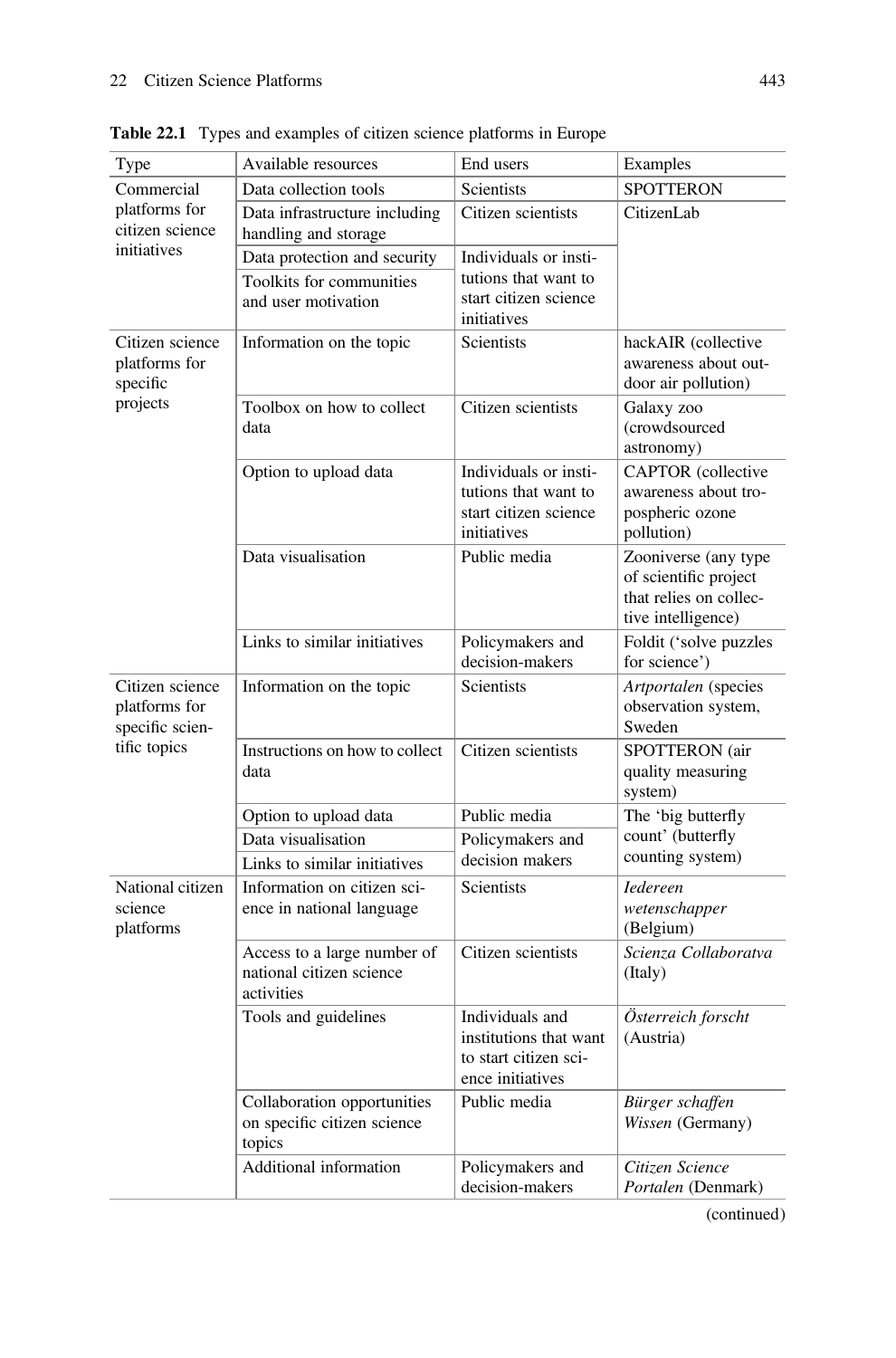| Type                              | Available resources                                                                                                                                             | End users                                                                                                  | Examples                                      |
|-----------------------------------|-----------------------------------------------------------------------------------------------------------------------------------------------------------------|------------------------------------------------------------------------------------------------------------|-----------------------------------------------|
|                                   | Access to national citizen<br>science network                                                                                                                   | National citizen sci-<br>ence network                                                                      | Schweiz forscht<br>(Switzerland)              |
|                                   | Organisation of events                                                                                                                                          |                                                                                                            | Ciencia Ciudadana en<br><i>España</i> (Spain) |
| EU citizen sci-<br>ence platforms | Tool to be used to launch<br>data collection activities<br>(including citizen science)<br>contribution) to extend the<br>evidence base for European<br>policies | Scientists                                                                                                 | JRC citizen science<br>platform               |
|                                   | Resources about citizen sci-<br>ence, including tools and<br>guidelines, best practice, and<br>training modules                                                 | Citizen scientists<br>Public media<br>Policymakers, deci-<br>sion-makers<br>EU citizen science<br>networks | EU.Citizen-science                            |

Table 22.1 (continued)

over the last couple of years. Most of them offer services in programming and designing websites and/or apps for citizen science projects, data handling, and storing infrastructure in combination with data protection, security services, and community services (e.g. gamification toolkits, online interaction). They mainly target citizen science project leaders (i.e. scientists, institutions, citizens that want to start their own projects, etc.). These project leaders benefit from the professional handling in programming and web design of commercial platforms to create easy to use, attractive, and reliable technical infrastructure for their projects. In Box [22.1](#page-5-0) we provide an example of a commercial platform for citizen science initiatives, SPOT **TERON** 

### <span id="page-5-0"></span>Box 22.1: SPOTTERON

SPOTTERON is a well-known commercial citizen science platform in Europe. SPOTTERON has coevolved with the Austrian citizen science community since 2014 and offers several packages of website and app development and hosting, together with optional add-ons that focus on community services, interactive maps, and data quality. Over the years, SPOTTERON has developed a whole ecosystem of apps and functions, which is strengthened by its business plan. In this plan, add-on functions financed by one project are made available for free to all other projects that use SPOTTERON. Furthermore, S POTTERON offers the creation of image and event videos. Today SPOTTE RON hosts a wide range of projects that, in addition to Austria, now also come from Australia, Switzerland, and Sweden.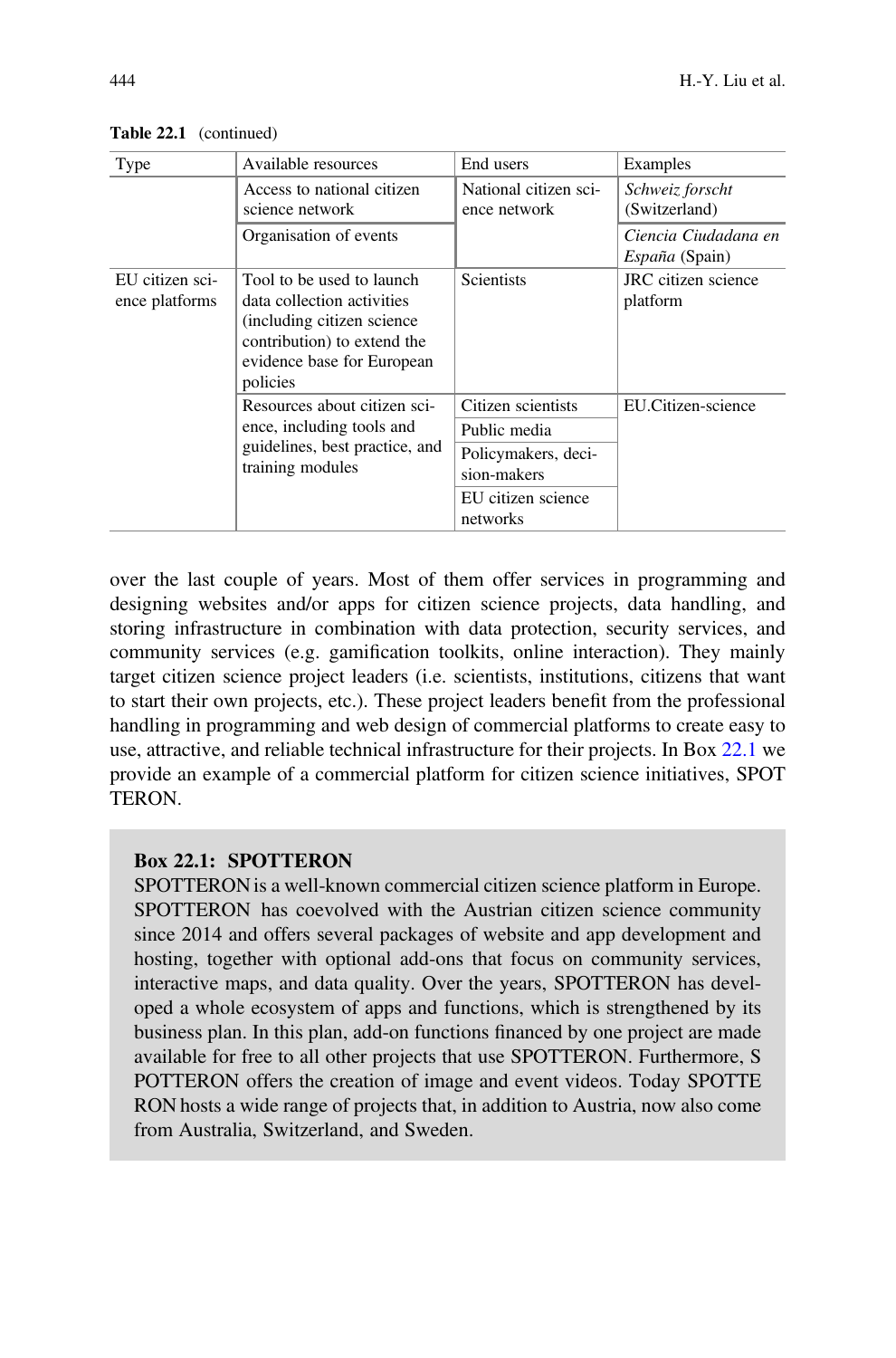# Type 2: Citizen Science Platforms for Specific Projects

Citizen science platforms have also become popular as a central tool in research and innovation projects. In this context, the platform serves as central element for citizen scientists to both contribute with and access data/observations. Many existing citizen science platforms have been developed as a task and/or overall outcome from a specific project. For example, some citizen science platforms (e.g. hackAIR, CAP-TOR, SOCRATIC, POWER) have been developed under the EU H2020 ICT call for Collective Awareness Platforms for Sustainability and Social Innovation (EU 2015–2017). In Box [22.2,](#page-6-0) we provide an example of a citizen science platform for a specific project, hackAIR.

### <span id="page-6-0"></span>Box 22.2: hackAIR Citizen Science Platform

The hackAIR platform has been created by six European partner organizations as a key element of a EU-funded project of the same name on Collective Awareness Platforms for Sustainability and Social Innovation (2016–2018). Although it has officially ended, the hackAIR platform is still in use and has been adopted by the CAPSSI initiative. The hackAIR platform is a repository of air quality information from open data sources, displayed on a map. It is an open technology platform that participants can use to access, collect, and improve air quality information in Europe. At the moment, it displays air quality data from OpenAQ, [Luftdaten.info](http://luftdaten.info), and low-cost air quality sensors (Liu et al. [2019](#page-19-8)). OpenAQ aggregates physical air quality data from public data sources provided by the government, researchers, and other sources. Their application programming interface (API) provides easy access to official air quality data, the same data that powers the European Environmental Agency (EEA) official Air Quality Index  $(AQI)$ .<sup>[2](#page-6-1)</sup> [Luftdaten.info](http://luftdaten.info) has designed a do-ityourself (DIY) air quality sensor which is promoted to interested individuals. Their API automatically uploads data from all [Luftdaten.info](http://luftdaten.info) sensors to the hackAIR platform. It is possible for citizen scientists to contribute with their own air quality measurement data through the hackAIR restful application program interface (REST API). $3$  A tutorial is available on the web pages for building measuring devices and uploading measuring results to the hackAIR platform.

During the project phase (2016–2018), it was also possible to take pictures of the sky with the hackAIR smartphone app (Kosmidis et al. [2018\)](#page-18-7). Its technology enabled the estimation of air quality based on sky-depicting images. This data was also made available through the hackAIR platform.

(continued)

<span id="page-6-1"></span><sup>2</sup> <https://www.eea.europa.eu/themes/air/air-quality-index/index>

<span id="page-6-2"></span><sup>&</sup>lt;sup>3</sup><https://api.hackair.eu/docs/>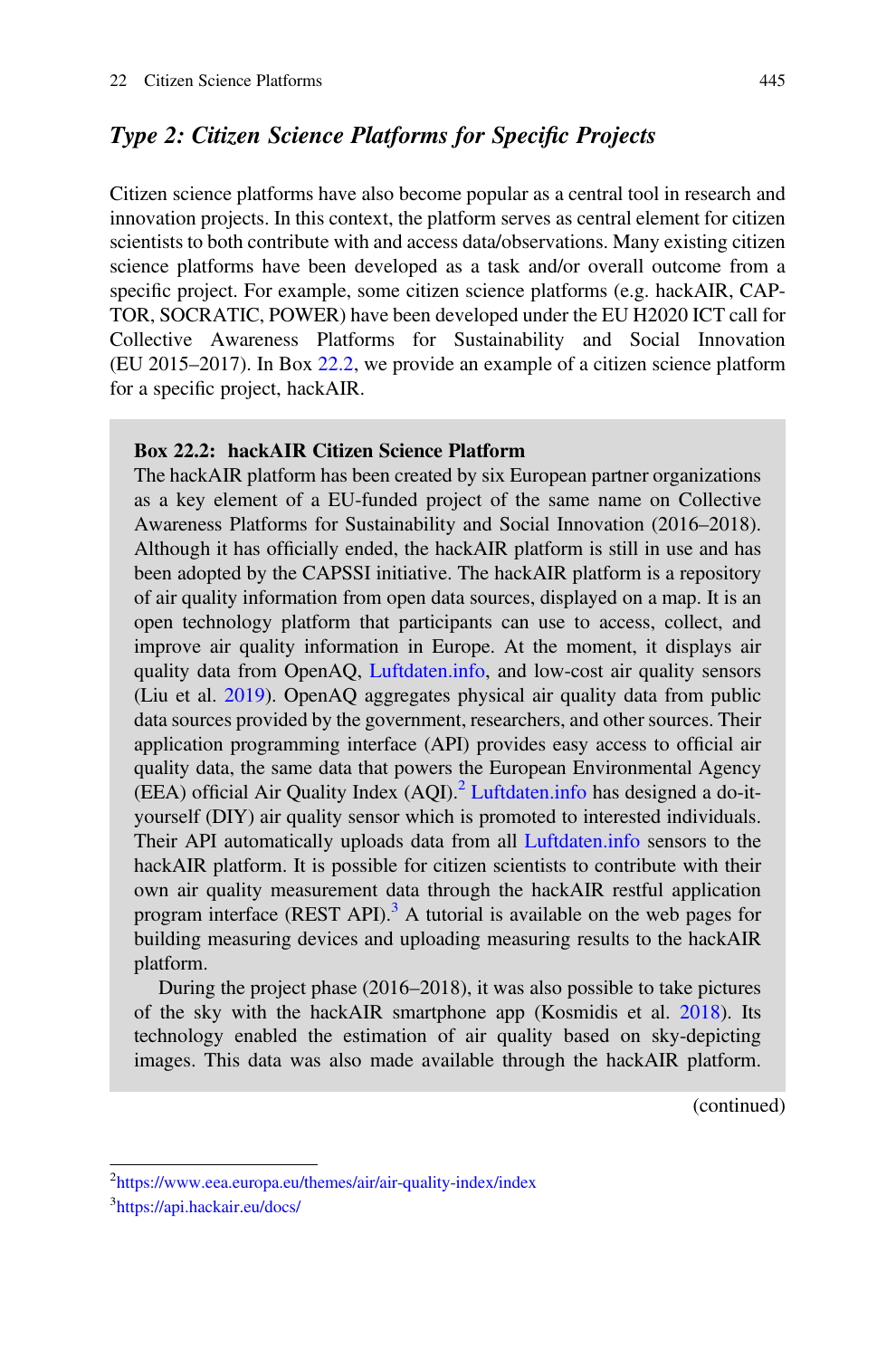#### Box 22.2 (continued)

Another tool to estimate particles pollution levels was the hackAIR cardboard sensor. This was a low-cost sensor that was easy to build with a milk carton and petroleum jelly. A picture of the jelly, taken with a macro lens attached to the smartphone camera, was then analysed in the hackAIR app, and the results were also uploaded to the hackAIR platform. The last category of data that was uploaded to the hackAIR platform was data on personal perceptions of air quality. A function in the hackAIR app made it possible to submit information on how the user perceived air quality right wherever they were. This data was also visualised on the hackAIR platform.

# Type 3: Citizen Science Platforms for Specific Scientific Topics

Citizen science platforms for specific scientific topics are those platforms that have been developed with a special focus (e.g. air pollution, water quality, biodiversity, etc.). These platforms are used as a repository for different data types that are used not only by interested individuals but also by scientists and authorities. Here, we give two examples, Artportalen (Box [22.3](#page-7-0)) and [Luftdaten.info](http://luftdaten.info) (Box [22.4\)](#page-7-1).

#### <span id="page-7-0"></span>Box 22.3: Artportalen

Artportalen is a Swedish species observation system. On Artportalen, the users can submit sightings for all plants, animals, and fungi in Sweden. The platform has been developed by the Swedish Species Information Centre at the Swedish University of Agricultural Sciences,<sup>[4](#page-7-2)</sup> on behalf of the Swedish Environmental Protection Agency. Data from Artportalen are used by professionals and NGOs for conservation activities but also by the Environmental Court and Ministries (Personal communication). By 25 October 2019, more than four million observations had been reported since the beginning of the year.<sup>[5](#page-7-3)</sup>

# <span id="page-7-1"></span>Box 22.4: [Luftdaten.info](http://luftdaten.info)

The platform [Luftdaten.info](http://luftdaten.info) is a good example of a local bottom-up initiative that has been grown into a platform on air quality data that is recognised

(continued)

<span id="page-7-2"></span><sup>4</sup><https://www.slu.se>

<span id="page-7-3"></span><sup>5</sup> <https://artportalen.se/ReportingStatisticitizenscience>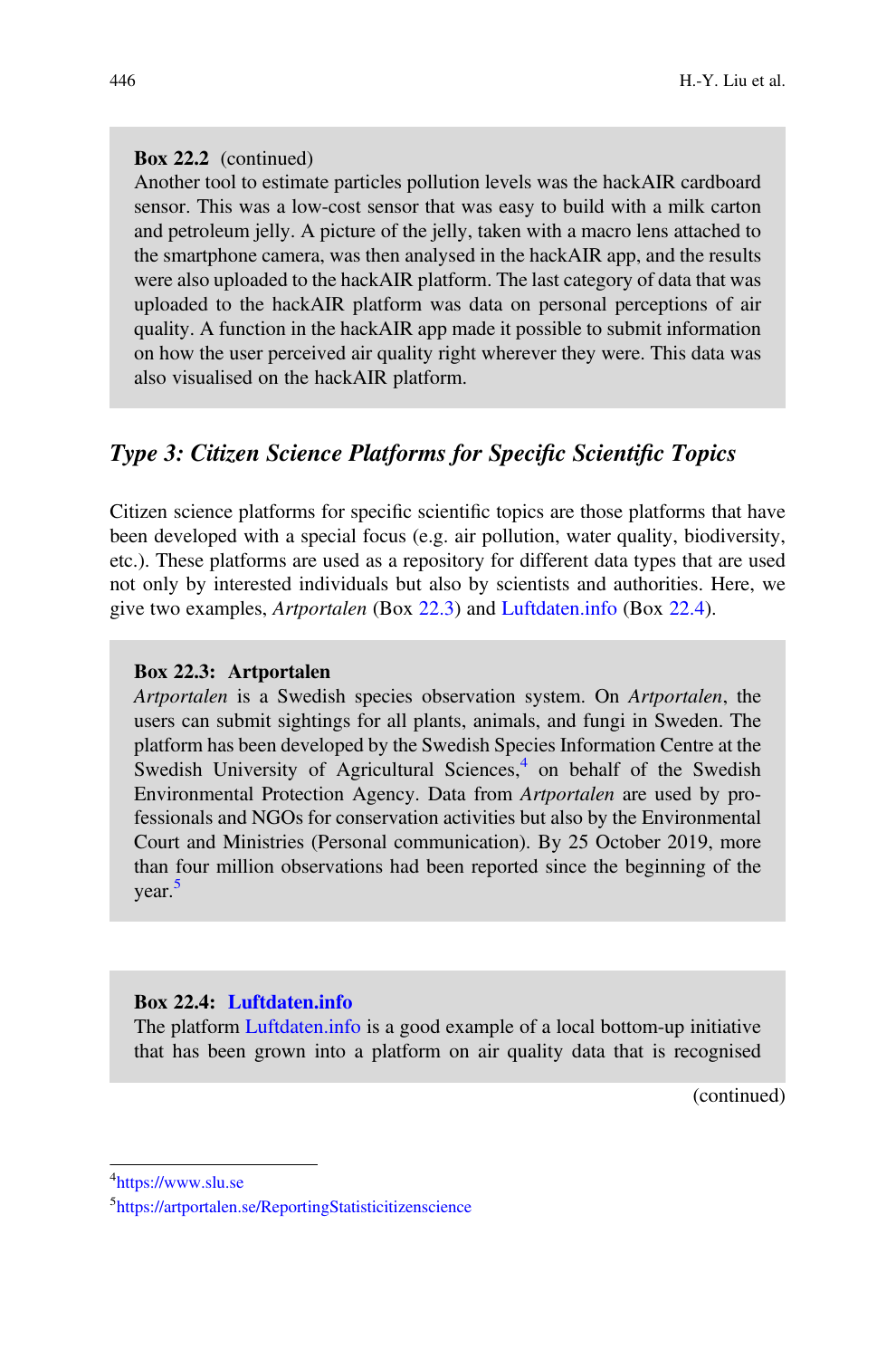#### Box 22.4 (continued)

worldwide. The OK lab Stuttgart<sup>[6](#page-8-0)</sup> utilised their coding skills and capacities to develop DIY air quality sensors to measure particulate matter (PM) in outdoor air. The platform contains information on air quality, building and coding instructions for DIY air quality sensors, and instructions on how to connect the sensor to the [Luftdaten.info](http://luftdaten.info) platform. The platform displays data from all users on an online map with options to filter  $PM_2$ , and  $PM_{10}$  values, AQI, temperature, relative humidity, air pressure, and, recently, noise.

The platform publishes news related to air quality and noise and information about upcoming workshops where interested citizens can build their own sensors. The platform also offers support for all users. This platform had spread over the whole of Germany and is now well established, with 'sister' platforms in many other European countries, such as Belgium, Bulgaria, and Sweden.

# Type 4: National Citizen Science Platforms

In several countries across Europe, national citizen science platforms have been developed by different stakeholders with the ambition to present the diversity of citizen science projects in the respective countries. In many cases, they are hosted by or offer access to national citizen science networks, which have the overarching goal to foster citizen science in their respective countries. A key property of all these platforms is that they use their respective national language to communicate projects or information on citizen science to interested users (e.g. citizen groups, the general public). The focus of these platforms lies in the presentation of many citizen science projects and activities for interested users. Additionally, they also offer general information on citizen science, tools, and guidelines, and, in many cases, they also organise events (e.g. networking events, conferences, workshops). Furthermore, some of them also offer the opportunity to collaborate in working groups on specific topics, such as legal or ethical aspects in citizen science. They target diverse stakeholders, such as interested citizens, project leaders, institutions, media, policymakers, and decision-makers.

Such platforms entered the stage early on in the German-speaking countries (Germany, Austria, and Switzerland) with Bürger schaffen Wissen, Österreich forscht, and Schweiz forscht. In the following years, Belgium, the Netherlands, Spain (Ibercivis), Denmark, and Sweden (ARCS) also established such platforms, while several other countries are still in the development stage (e.g. Portugal and Italy). In Box [22.5,](#page-9-0) we provide an example of a national citizen science platform, Österreich forscht.

<span id="page-8-0"></span><sup>6</sup> <https://www.codefor.de/stuttgart>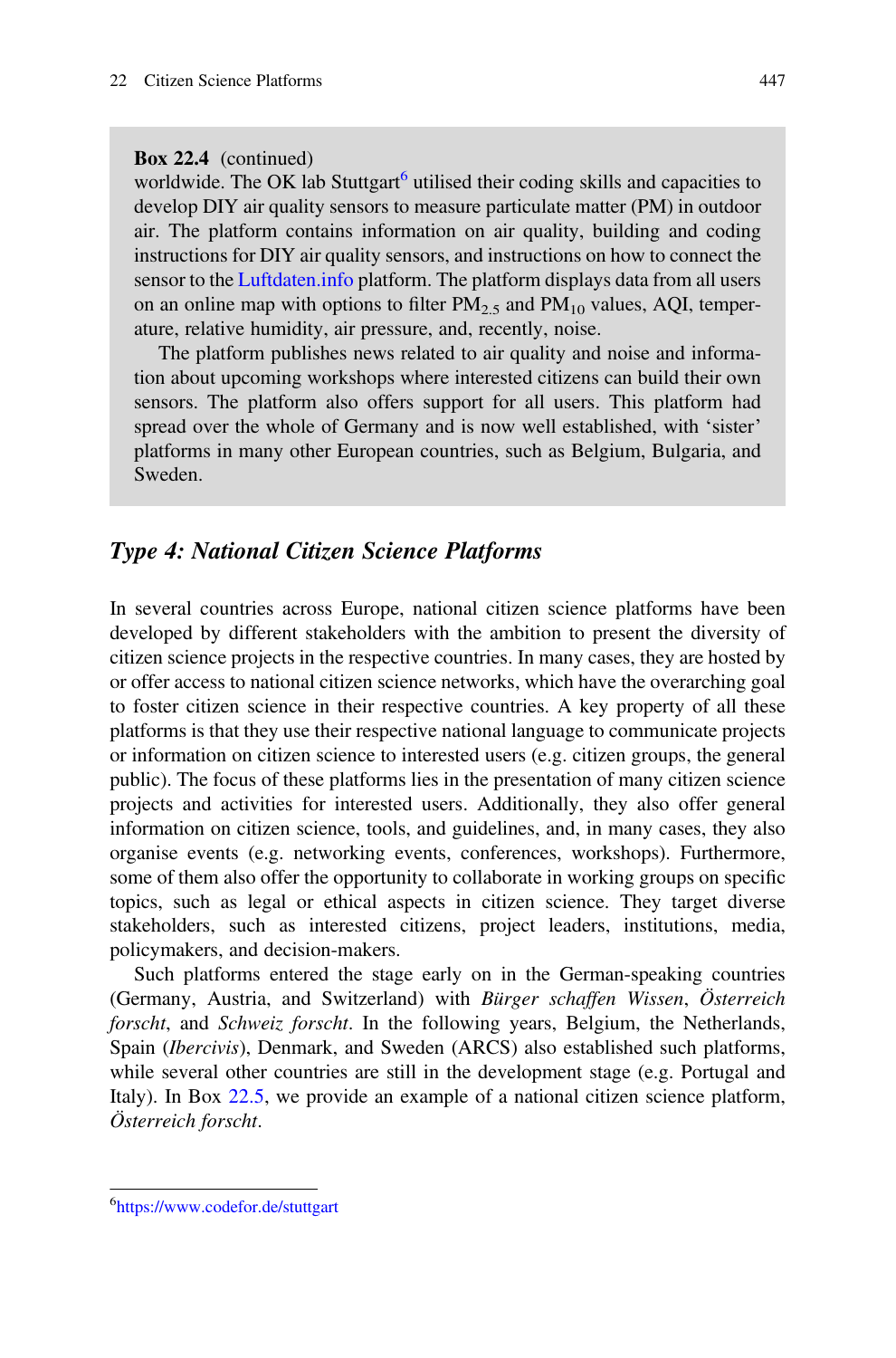# <span id="page-9-0"></span>Box 22.5: Österreich forscht

 $Österreich for *scht* is the platform associated with the national Citizen Science$ Network Austria. The main focus of Österreich forscht is the presentation of a wide variety of current citizen science projects (*Projekte*) to an interested public. Additionally, in a project archive, individuals who want to start a new citizen science project can find information on and can get into contact with project leaders from successfully completed projects. Potential participants can find brief information about current projects from various disciplines and are guided to the respective projects' websites. As a complementary feature, the projects can also be filtered according to topic, location, and form of participation. Project leaders can find information on working groups (Arbeitsgruppen), they can collaborate on and open calls for proposals and funding opportunities (a subsection of Allgemeines), as well as access guidelines, tools, and publications (*Literatur*). Media representatives can find general and up-to-date information on citizen science. Policymakers and decisionmakers and institutions, who are mainly interested in the network and its members, can also find information on the network's goals, etc. (Netzwerk). Furthermore, Österreich forscht also serves as the main portal for the annual Austrian Citizen Science Conference (Konferenz).

# Type 5: EU Citizen Science Platforms

There are currently two citizen science platforms at EU level. One has been developed by the EC's Joint Research Centre (JRC) (see Box [22.6\)](#page-9-1). The other one is still being developed by the project EU-Citizen.Science at the time of writing (see Box [22.7\)](#page-10-0).

#### <span id="page-9-1"></span>Box 22.6: JRC citizen science platform

The JRC Citizen Science Platform is a service for science and knowledge through research with the aim of providing independent scientific advice and support to EU policy<sup>[7](#page-9-2)</sup> by connecting scientific knowledge where the JRC acts as an EU science hub. To support this function, the JRC started the process of creating a citizen science platform. The aim of this platform is to improve the relationship between citizens and European policymaking by offering new ways to contribute to the supporting scientific processes.<sup>8</sup> Currently, in its initial phase, the JRC Citizen Science Platform is investigating smartphone

(continued)

<span id="page-9-3"></span><span id="page-9-2"></span>7 <https://ec.europa.eu/jrc/en>

<sup>8</sup> <https://digitalearthlab.jrc.ec.europa.eu/about-campaigns/57830>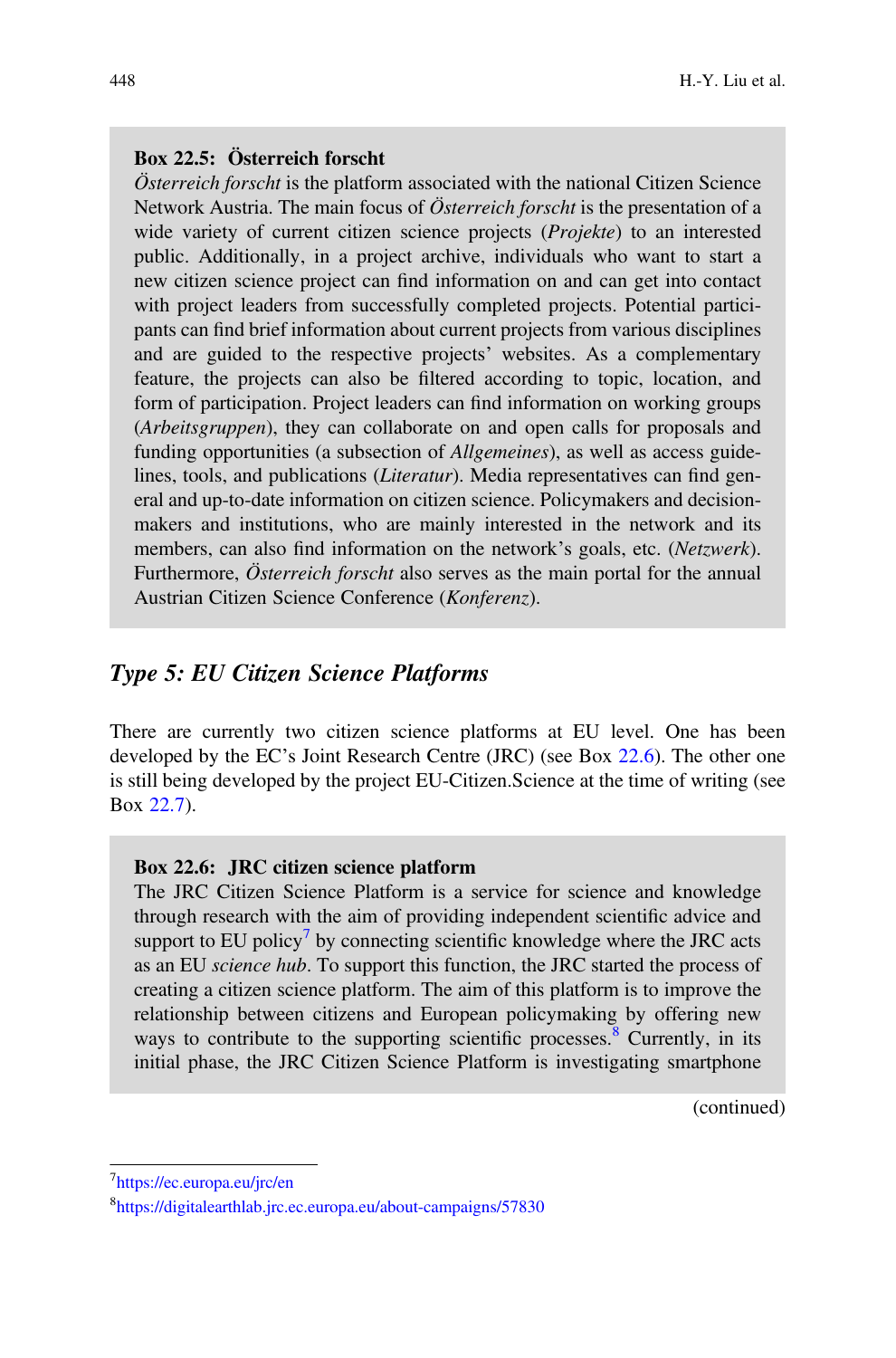#### Box 22.6 (continued)

apps as a tool for engaging citizens in citizen science processes and, thus, gather evidence for European policymaking by targeting areas with clear policy relevance (e.g. invasive alien species in Europe). The JRC Citizen Science Platform is applying a value chain approach, including the following steps: (1) innovation in data gathering; (2) validation and quality control; (3) analysis and data management of the data gathered from new data sources; (4) integration of new knowledge in established decision-making processes; (5) communicating policy-related reactions to this knowledge; and (6) monitoring the impacts of these reactions (closing the loop).

The JRC Citizen Science Platform is currently focusing on invasive species, offering citizen scientists all over Europe to participate with their own smartphone apps. All contributions will be visible on a web-based map as soon as they are registered. The long-term aim of the JRC Citizen Science Platform is to expand the citizen science activities to other topics that are identified as supporting policy needs.

#### <span id="page-10-0"></span>Box 22.7: EU-Citizen.Science

The citizen science platform of the project EU-Citizen.Science is still under development. The project is funded under the EU Horizon 2020 Framework Programme for Research and Innovation and runs from 2019–2021. The aim of this project is to build a central platform for citizen science in Europe to share useful resources about citizen science, including tools and guidelines, best practices, and training modules. The platform will make knowledge created by citizen scientists in Europe visible and accessible and encourages platform visitors to learn more about citizen science and eventually initiate their own citizen science activities. The long-term plan is to hand over the platform to the European Citizen Science Association (ECSA) for maintenance and continuation after the project ends. The project team consists of 14 partners and 9 third parties, including the ECSA. Currently (October 2020), the actual platform is online but still in the testing phase.

# Connections Between Citizen Science Networks and Platforms

### The Role of Citizen Science Networks

As mentioned above, today, many countries across Europe have national citizen science networks that host their associated national citizen science platforms. Often such networks can act as catalysts for citizen science in their respective countries,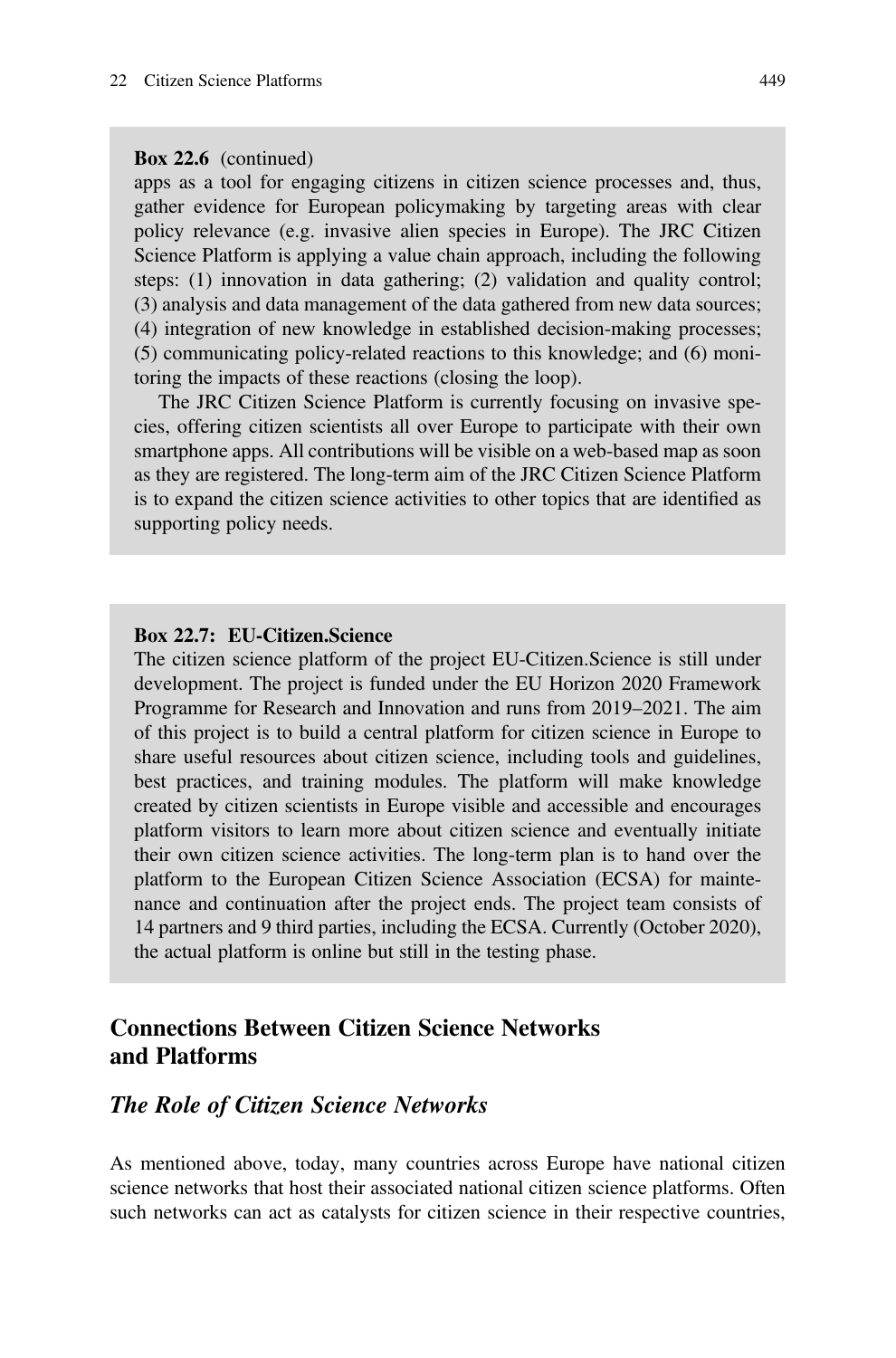since they bundle up diverse and sometimes widespread initiatives and showcase the diversity of citizen science (Pettibone et al. [2017\)](#page-19-9). Due to the networks' appeal to a broad target audience, the associated platforms often offer very elaborate information on citizen science, suitable for many different interests and backgrounds, forming national citizen science information hubs. The citizen science networks usually combine different scientific disciplines and aim to (1) promote the recognition of citizen science in science and society; (2) create social impact through transdisciplinary work, bringing together science and society; (3) establish new citizen science initiatives; (4) establish a platform for knowledge exchange and mutual learning; and (5) improve the quality of citizen science initiatives and enable research on citizen science (Pettibone et al. [2017](#page-19-9); Richter et al. [2018;](#page-19-10) Dörler and Heigl [2019\)](#page-18-8).

In order to meet these aims, citizen science network activities must be carried out continuously. A good way to do so is to set up working groups for different topics, as has been done in Austria with working groups on 'Quality criteria for citizen science projects', 'Open biodiversity databases in citizen science', 'Citizen science in schools', 'Legal aspects of citizen science', 'Open science trainings', etc. Keeping the participants of the citizen science network engaged in these working groups will increase the benefit not only for the network itself but also for each participant. Physical network meetings once or twice a year will also help to keep the work ongoing and foster data/information exchange.

As the citizen science networks grow, their tasks and responsibilities grow too, resulting in citizen science platforms that offer more services and new modes of interaction and cooperation. To pick up the example of Österreich forscht, when Citizen Science Network Austria decided to establish quality criteria for citizen science projects on Österreich forscht (Heigl et al. [2018a](#page-18-9)) collaboratively, it involved feedback from citizens, offering to post their feedback in a section called Diskutier mit! (Join the discussion!) on the platform.

Another main task of most citizen science networks is to organise events. For example, Citizen Science Network Austria has been organising the annual Austrian Citizen Science Conference since 2015, with about 200 registered participants each year. This conference is the central event to promote personal exchange within the citizen science community in Austria. In recent years, this exchange has also been recognised internationally. Therefore, representatives of the German and Swiss networks are now participating in the scientific committee of the conference to further deepen the knowledge exchange. In order to make the contents accessible to a broader international community, proceedings from these conferences were published in an open access format (Heigl et al. [2016;](#page-18-10) Dörler et al. [2017](#page-18-11); Heigl et al. [2018b\)](#page-18-12).

Furthermore, another goal of citizen science networks is to pause and reflect on the current state of citizen science and to outline a strategy for its future at national and international levels. In Germany, there is a growing importance of citizen science networks in science and policy. From a purely normative perspective, citizen science networks are driven by scientific questions and curiosity, contributing new knowledge, and aiming to provide benefits for contributors and added value for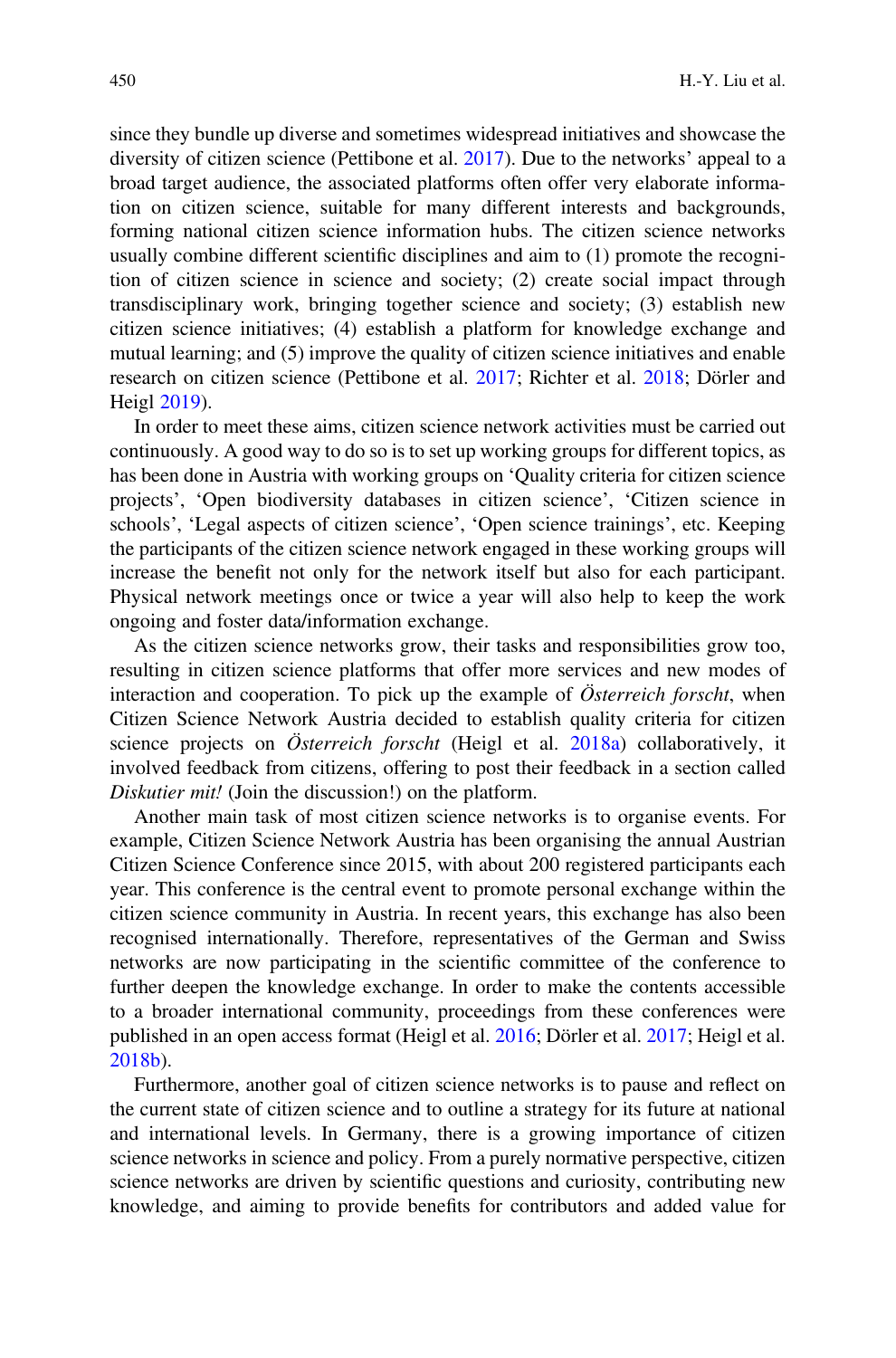society. Citizen science and its networks offer new pathways of cooperation and mutual learning between lay and professional actors and between citizens, scientists, politicians, and the private sector, and it opens new ways for doing research (Vohland et al. [2019](#page-19-11)).

### Impacts of Citizen Science Platforms

Since most citizen science platforms are still in their infancy and at an early developmental stage, there is little information on the impact of such platforms available. As mentioned before, platforms can act as catalysts for citizen science in a country by bundling diverse and widespread initiatives and therefore inspiring others to start their own projects. However, to the best of our knowledge, a systematic evaluation of the impact of such platforms has not yet been undertaken.

In the case of *Österreich forscht*, we have some information on aspects that can describe the impact of such platforms. In 2017, the coordinators of Österreich forscht asked all the project leaders who had listed projects on the platform how many participants they had. The result was that more than 100,000 citizen scientists were participating across all the projects in 2017, a huge number for a small country with only eight million inhabitants. Furthermore, cross-project collaboration has been facilitated several times by organising networking events and conferences within Citizen Science Network Austria.

### Challenges and Successes

### User Interface and Experience Design of Platforms

The main challenge for citizen science platforms lies in their usability and design (Giuliana [2017](#page-18-13); Leeuwis et al. [2018](#page-18-14); Skarlatidou et al. [2019](#page-19-12); Pejovic and Skarlatidou [2020\)](#page-19-13). They need to work smoothly and look modern. In a world where a plethora of platforms, apps, and websites are courting users' attention, competition is fierce, and without proper design or functionality, platforms will not be used. The *design rules*, especially for designing *interfaces* for the institutional framework in which many stakeholders' interactions are orchestrated, are key to ensuring a degree of integration or at least effective adjudication (Hagiu and Wright [2015;](#page-18-15) Ansell and Gash [2018\)](#page-18-4). Furthermore, studies showed that participants find the more guided, less autonomous user interfaces frustrating, while the less complex, repetitive user interfaces result in greater data coverage (Sprinks et al. [2015](#page-19-5)).

According to Ansell and Gash [\(2018](#page-18-4)), a key design issue is the relative openness of the platform. With respect to collaborative platforms, greater control over access and participation can reduce transaction costs and facilitate negotiation and coordination, but it can also undermine legitimacy, discourage fresh ideas, and limit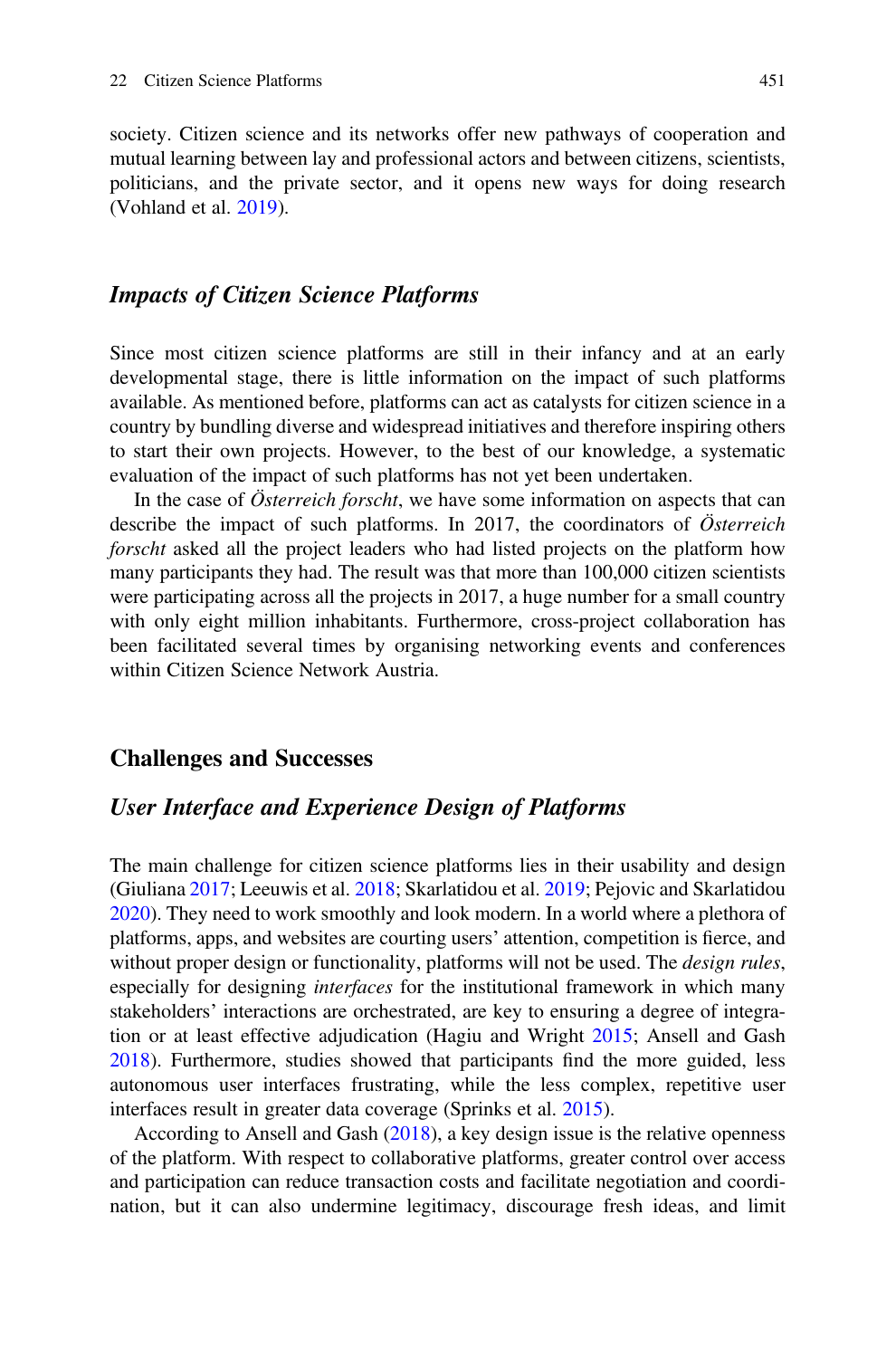possibilities for synergy (Ansell and Gash [2018](#page-18-4)). Boudreau ([2010\)](#page-18-16) discovered that devolving a degree of control over the platform can produce positive innovation effects and create a community and by doing so lowering transaction costs, increase reach, and enable some level of control by users (Janssen and Estevez [2013](#page-18-17)).

The engagement of volunteers on citizen science platforms can be considerably influenced by an intuitive and motivating user interface (Giuliana [2017\)](#page-18-13). An investigation has shown that it is very difficult to create a general design approach, ideally applicable to any citizen science platform, since every citizen science project has individual resources, requirements, and objectives (Giuliana [2017](#page-18-13)). It is important to convey a concept which can be adapted to individual cases, such as collaborative citizen science platforms and human-centred conception of platforms (Giuliana [2017;](#page-18-13) Ansell and Gash [2018\)](#page-18-4). In addition, it is important to be aware of the continuous process of adjustments while implementing a complex online platform. The technical components should always be state of the art (Giuliana [2017](#page-18-13)). It is essential that citizen science platforms leverage the complementary strengths of humans and machines to take full advantage of the onslaught of data being experienced across the disciplines (Trouille et al. [2019\)](#page-19-14). Furthermore, it is essential to observe how the platform is adopted by its users and whether some functionalities are not used or if others require revision.

# Establishing and Financing Platforms

There are several decisions that need to be made when establishing a platform. Defined decision-making processes need to be established that help determine the focus and the target audience of a platform. Technical requirements need to be identified and addressed in the development phase, often by hiring a commercial supplier of citizen science platforms. Responsibilities in setting up and running a platform need to be negotiated or delegated. All these decisions can be made either bottom-up (e.g. a network of members on equal footing decides in a democratic process) or top-down (e.g. an institution or funder decides what will be the focus of the platform).

When choosing a bottom-up approach, all members are invited to be involved in the decision-making process and can develop a sense of ownership for a platform, ensuring the use of the platform by its members. However, the process of reaching a decision can be difficult and tedious, and such a platform can lose its flexibility when numerous stakeholders are involved. Furthermore, the financing of such a bottom-up platform can also be challenging when no decision on a hosting institution can be reached.

A top-down approach enables a fast decision-making process and very often also good funding opportunities. However, creating ownership in such a platform is more challenging when there is no collaborative approach applied.

Based on communication with (national) citizen science platform operators, the most prominent challenge is the acquisition of financial support, not only to establish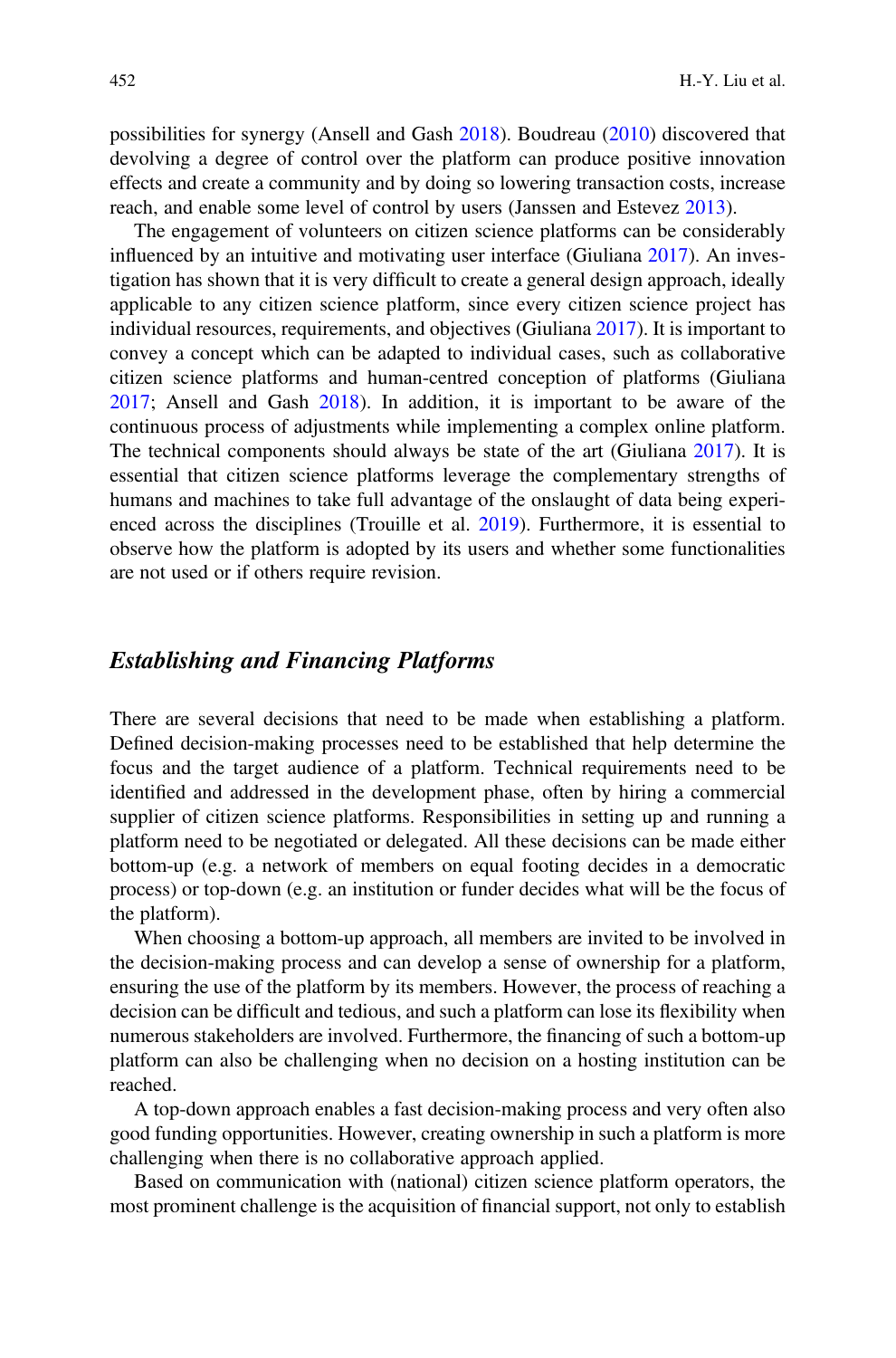a citizen science platform, but even more, to maintain the platform and its services in the long run. The *Österreich forscht* platform receives permanent funding from the University of Natural Resources and Life Sciences in Vienna. This, however, seems to be the exception. In most cases of national citizen science platforms, it is a challenge to obtain permanent funding. It could be advantageous to establish and keep close contact with public authorities and try to promote the national citizen science platform as a fundamental prerequisite for national citizen science projects and activities.

Challenges to finding funding sources are also relevant to project-related citizen science platforms where the funding usually ends after finalising the project. Thus, a business plan for exploiting the platform beyond the project's afterlife must be designed. For commercial citizen science platforms, funding is a question of commercialising and promoting the products as efficiently as possible.

To conquer the challenges of establishing and financing a citizen science platform, building on an organisation theory approach, the concept of collaborative platforms (Ansell and Gash [2018\)](#page-18-4), defined as organisations or programmes with dedicated competences and resources for facilitating the creation, adaptation, and success of multiple or ongoing collaborative projects or networks, could be a solution.

# Communication and Up-Scaling of Platforms

To effectively draw attention to citizen science platforms requires a detailed examination of the project's target groups and tailor-made communication channels; platforms must act in a strategic manner (Ansell and Gash [2018](#page-18-4)). One key strategy for approaching target groups is to build on pre-existing efforts and motivations, for example, the importance of 'starting where the people are' – that is identifying issues that are of immediate concern to different target groups (Cheadle et al. [2005;](#page-18-18) Ansell and Gash [2018\)](#page-18-4). A closely related strategy to communicating and up-scaling of citizen science platforms is customising different activities for different stakeholders. Ton and Vellema argued that 'platform facilitators need to maximize the possibilities for spin-off activities with sub-sets of members in the early stages of platform development, even when these may not be the most important activities in the long term for the group as a whole' [\(2010](#page-19-15), p. 2). Borys et al. observed the strategic importance of the 'ability to generate social multiplier effects, such as through the involvement of stakeholders in "different forms of dialogue and partnerships" and "effective channels of communication" ([2012,](#page-18-19) p. 17).

Based upon the experience of *Österreich forscht* and other citizen science platforms in Europe, external communication from citizen science platforms is usually aimed at four different target groups: (1) people who want to participate in a project without necessarily having a scientific background; (2) people who are conducting a citizen science project or planning one (e.g. scientists); (3) science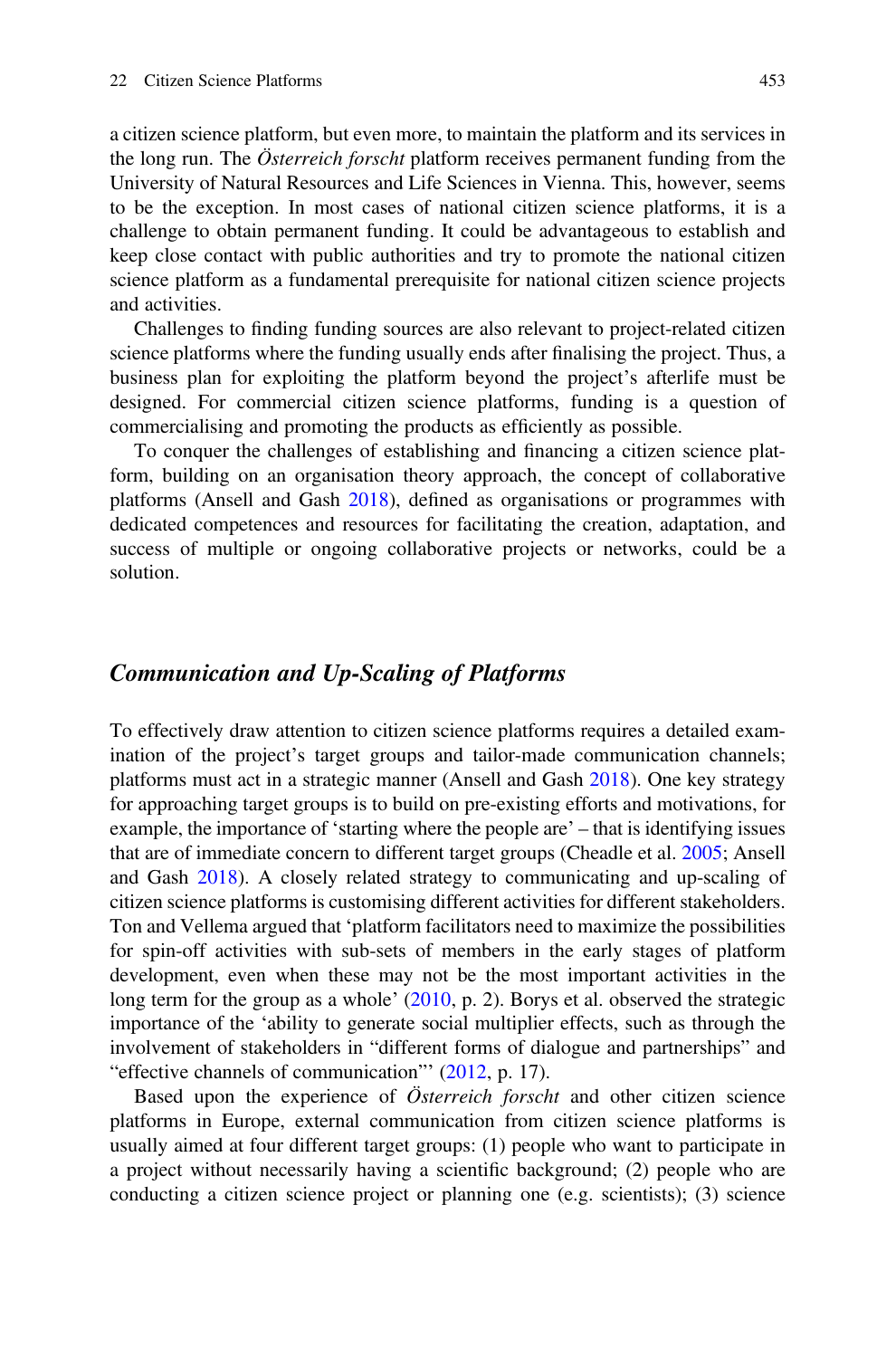journalists; and (4) policymakers and authorities. These four target groups differ significantly in the *communication channel* that should be chosen to reach them.

Target Group 1 People outside the scientific community are usually the most difficult to reach for citizen science platforms because the so-called general public is very diverse. Therefore, a mix of communication channels has proven its worth here. A large part of the population aged 40 years and above is still reached preferably via traditional media such as newspapers, magazines, television, and radio. People younger than 25 can mainly be reached via social media. People between 25 and 40 can be reached by various channels. In general, the citizen science platform's website is the central hub for citizen science projects and activities and should be designed using plain and understandable language to present projects and citizen science activities.

**Target Group 2** To reach this group of people, *personal communication* has proved particularly effective. At conferences and networking events, people belonging to this target group can learn about the different methods and ask questions directly. Personal contact was particularly important for Österreich forscht, as a certain amount of trust had to be built up with project leaders so they would join a fledgling platform. Project leaders can also be reached very easily via Twitter. Here, however, attention must be paid to the chosen language. If the communication is mainly in the respective national language, the platform will be perceived as less international. On the other hand, the respective national language can provide for a national community with information more effectively than by using English.

**Target Group 3** For science journalists, the first entry point is usually the website. If the information here is well prepared, it is already a good basis for further communication. Journalists are always on the lookout for a new story. Therefore, the website should include specific contact details where platform coordinators can be reached for interviews. The platform coordinators should therefore have a good overview of current developments in the projects listed on the platform in order to be able to provide information quickly and competently and to connect to the right people.

**Target Group 4** For policymakers, public administrations, and other authorities, it is important to obtain up-to-date information with clear policy relevance. Information from citizen science platforms can either contribute to establishing contact between a specific project/citizen scientists(s) and the target group or to obtain information on ongoing activities with sociopolitical relevance for the respective area. Citizen scientists can use the information about the citizen science platform to approach policymakers and authorities, emphasising the relevance of both citizen engagement and citizen science for their community.

Moreover, social media in general have a high potential for spreading project ideas and receiving attention by a wide audience (Giuliana [2017\)](#page-18-13). Media can be approached actively, by promoting specific citizen science initiatives in different contexts, for example, if there has been much attention on water quality of a special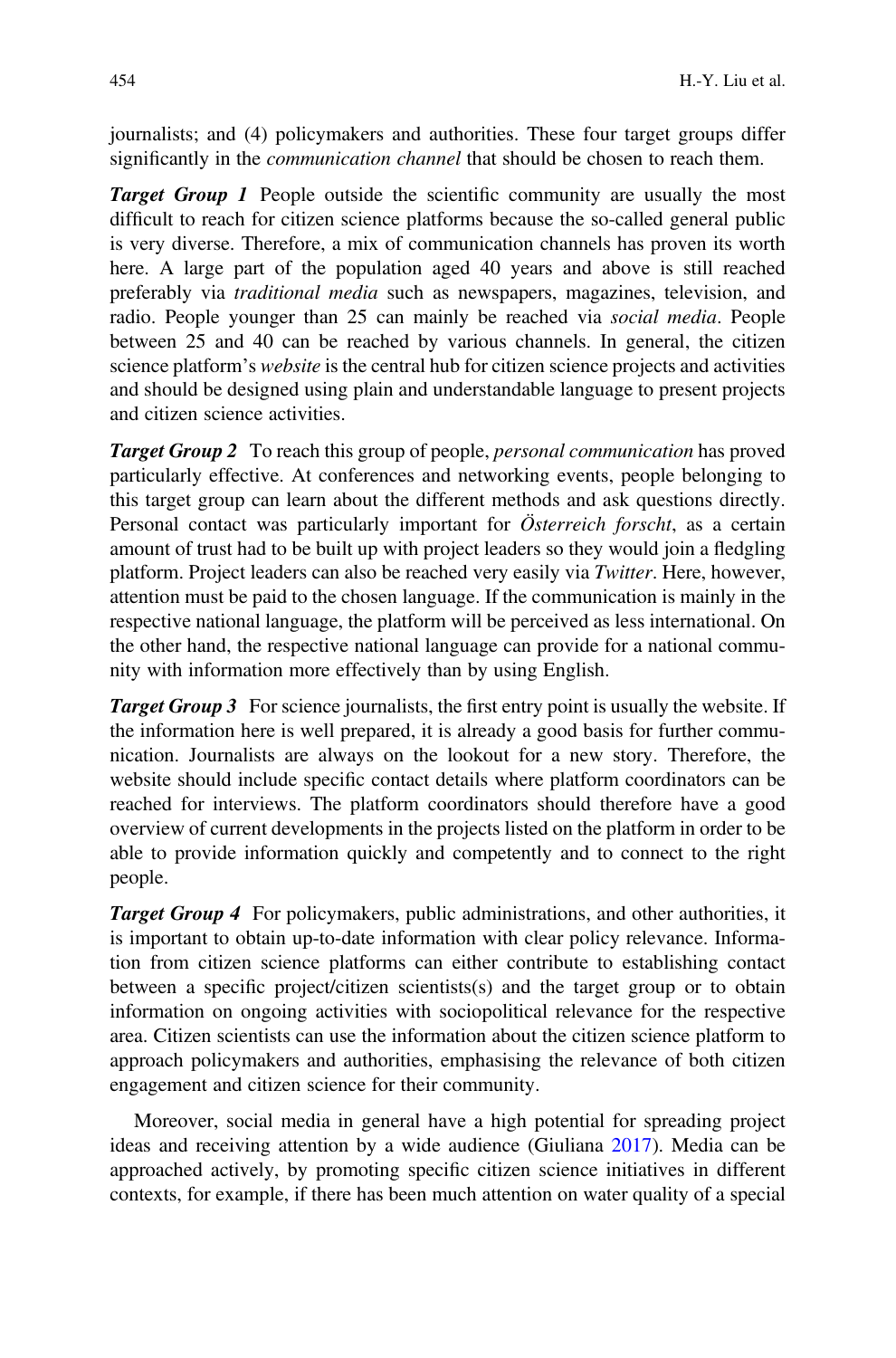lake, one could actively promote citizen science and citizen science projects where citizen scientists examine water quality and report back through an app. Robson [\(2012](#page-19-16)) investigates how social networks can be used for recruitment and promotion of a citizen science projects. Her results are based on a series of campaigns promoting the citizen science platform Creek Watch, including a participation campaign through local organisations, and a social networking campaign through a Facebook page and Twitter account. She concludes that social media campaigns represent a worthwhile method to increase the awareness of a project and reach participation goals.

# Maintenance of Platforms

The maintenance of the citizen science platform can be a challenge even if funding is secured. Based on communication with national citizen science platforms operators, it seems to be challenging to keep the platform updated and to engage people to contribute to projects and other content on the platforms. The amount of citizen science projects is continuously increasing, and it requires quite some work to get an overview over ongoing activities and expand platform content. Here, it helps to have a national citizen science network where members can contribute with citizen science projects and content/news to the platform. However, it is also a challenge to motivate the network members to contribute. Transparency, two-way communication, and a *do-ocracy* approach<sup>[9](#page-16-0)</sup> proved to be key elements in *Österreich forscht* involving members in the maintenance and regular update of citizen science platform. The literature on platforms indicates that the more developers and users contribute to a platform, the more others will also want to affiliate and contribute (Weber [2012](#page-19-17); Ansell and Gash [2018](#page-18-4)).

Quality is another challenging issue. Ideally, platforms promote value-creating collaborations, which then feedback to motivate wider participation (Nederlof et al. [2011;](#page-19-18) Ansell and Gash [2018](#page-18-4)). To make a citizen science platform as useful as possible, both the citizen science projects and activities it displays, but also the additional materials available on the platform – such as information about citizen science, information about how to start a citizen science project, as well as information on ethical or juridical issues (Lynn et al.  $2019$ ) – need a certain level of quality (Heigl et al. [2018a](#page-18-9), [b\)](#page-18-12). In addition, communication about the citizen science platform must also be of good quality to ensure consistent information uptake. Professional support could be the solution for these issues. Platforms strive to provide a stable and structured framework in which more dynamic and adaptable processes can evolve (Ansell and Gash [2018\)](#page-18-4).

<span id="page-16-0"></span><sup>&</sup>lt;sup>9</sup><https://communitywiki.org/wiki/DoOcracy>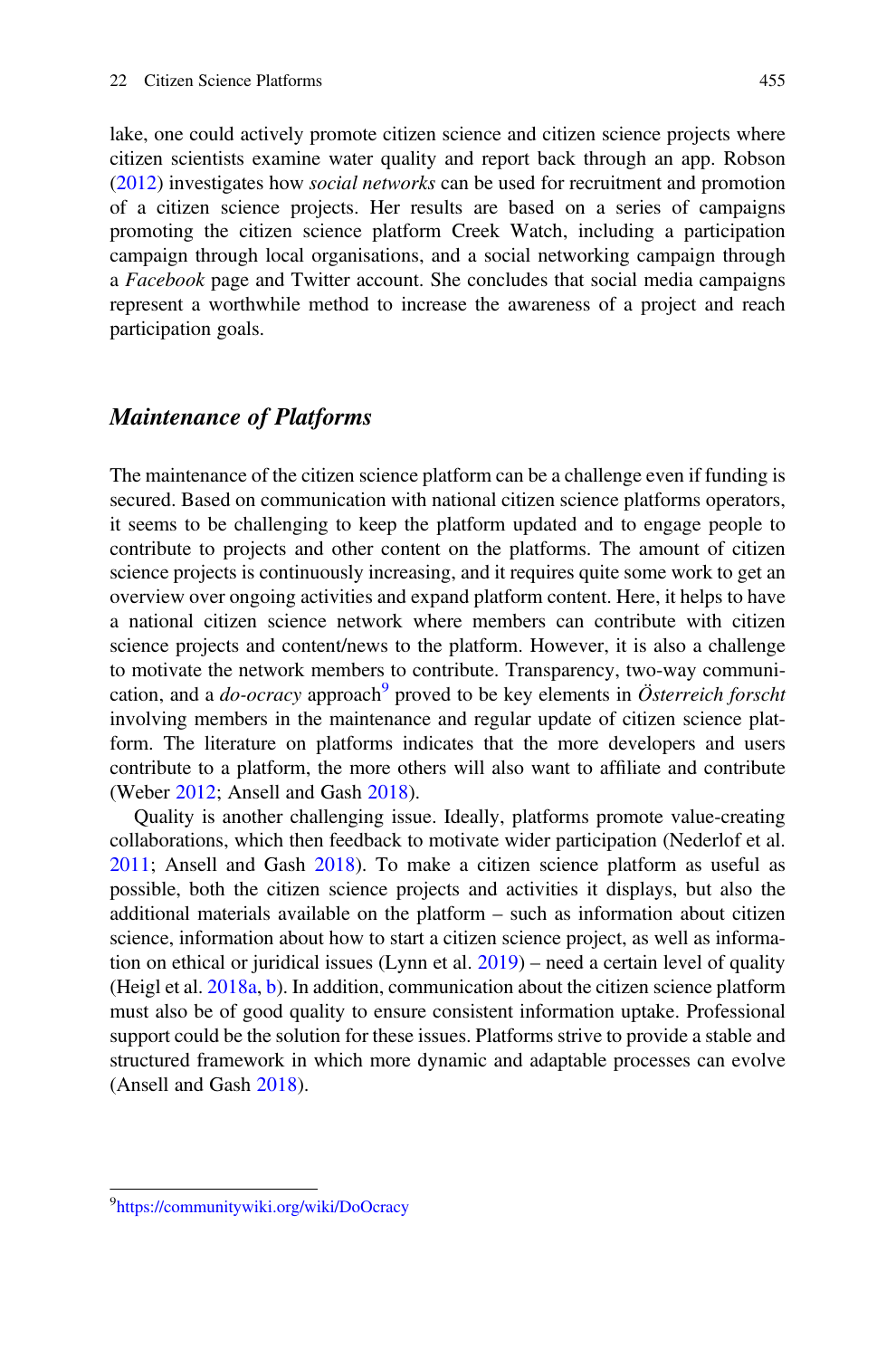# **Conclusions**

The rapid developments within citizen science in the last decade have resulted in the need for infrastructures to support citizen science activities. Progress in technologies means that most citizen science activities require Internet access and probably the use of smartphone apps for data collection and upload, information access, data processing and visualisation, and the communication of ideas and results. This requires stable and effective infrastructures with easy access – offered by citizen science platforms. Citizen science platforms can catalyse and foster stakeholders' collaborations and facilitate citizen engagement.

In this chapter, we have described different types of citizen science platforms, their characteristics, and challenges. Citizen science platforms seem to be a useful concept especially for national citizen science networks to display citizen science activities and useful information in their local language. Citizen science platforms have the potential to make science more visible and accessible to interested citizens but can go beyond pure provision of information. National citizen science platforms can be used to provide local, regional, and national authorities with necessary data and information on key (emerging) topics on national (and international) agendas. Citizen science platforms are also suitable for scientists to collect more data on citizen science and to conduct research on citizen science and for interested citizens to develop, lead, contribute, or participate in citizen science projects. Citizen science platforms tend to operate in a context of distributed citizen science activities, which means they can serve as an umbrella for many diverse citizen science activities and stakeholders and produce positive feedback effects by bringing together stakeholders with synergistic knowledge, skills, resources, and perspectives. Citizen science platforms also promote integration by creating interfaces that integrate diverse citizen science activities into an interacting system. Further, as a meeting point and exchange hub of citizen scientists, citizen science platforms have great potential to facilitate the maintaining, further implementation, and development of citizen science methodologies in similar citizen science initiatives.

It is not possible to predict how long the concept of citizen science platforms will succeed, but those involved must (1) ensure the technical components are always state of the art, (2) associate platforms with information and communication technology, and (3) keep a certain openness and flexibility in place to adjust quickly to the needs of citizen science and technology. Future development needs of the citizen science platforms should be focusing on (1) more collaborative types of platforms which facilitate multiple, ongoing stakeholder collaboration; (2) a more humancentred conception of platforms, providing useful data and information to reach a wider audience of end users; and (3) striving to provide a stable and structured framework and methodologies and act in a strategic manner, in which more dynamic and adaptable processes can evolve.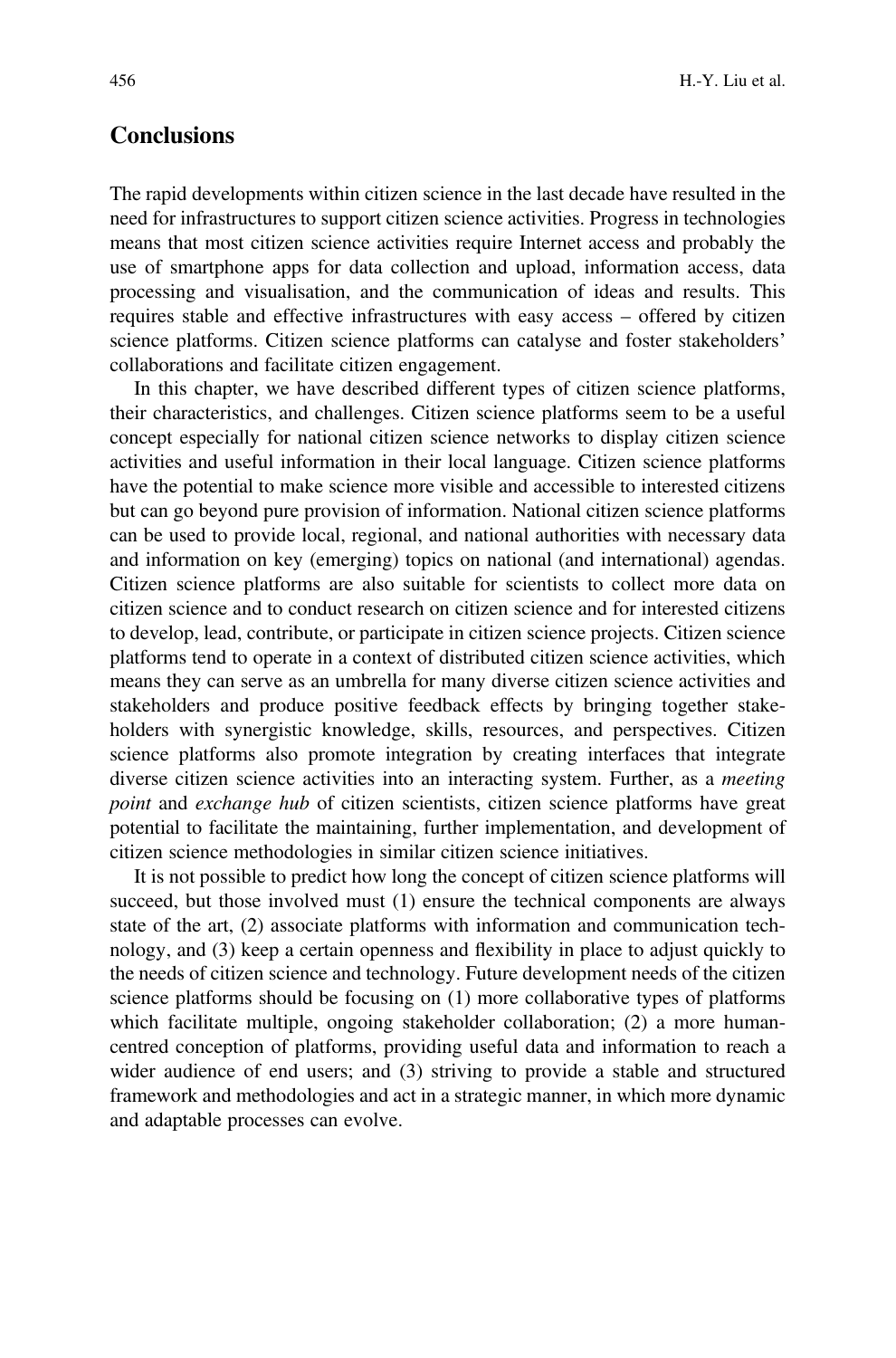# **References**

- <span id="page-18-4"></span>Ansell, C., & Gash, A. (2018). Collaborative platforms as a governance strategy. Journal of Public Administration Research and Theory, 28(1), 16–32.
- <span id="page-18-5"></span>Bellini, F., Passani, A., Klitsi, M., & Vanobberghen, W. (2016). Exploring impacts of collective awareness platforms for sustainability and social innovation. Roma: Eurokleis Press.
- <span id="page-18-6"></span>Bongaarts, J. (2019). IPBES, 2019. Summary for policymakers of the global assessment report on biodiversity and ecosystem services of the Intergovernmental Science-Policy Platform on Biodiversity and Ecosystem Services. Population and Development Review, 45(3), 453–699.
- <span id="page-18-19"></span>Borys, J. M., Le Bodo, Y., Jebb, S. A., Seidell, J. C., Summerbell, C., Richard, D., et al. (2012). EPODE approach for childhood obesity prevention: Methods, progress and international development. Obesity Reviews, 13, 299–315.
- <span id="page-18-16"></span>Boudreau, K. (2010). Open platform strategies and innovation: Granting access vs. devolving control. Management Science, 56, 1849–1872.
- <span id="page-18-0"></span>Bowser, A., Hansen, D. L., & Preece, J. (2013). Gamifying citizen science: Lessons and future directions. Paper presented at the workshop Designing gamification: Creating gameful and playful experiences, at CHI (2013).
- <span id="page-18-2"></span>Cavalier, D., Newman, G., Bowser, A., & Shirk, J. (2015). PPSR\_CORE metadata standards. [https://www.wilsoncenter.org/article/ppsr-core-metadata-standards.](https://www.wilsoncenter.org/article/ppsr-core-metadata-standards) Accessed 19 Sept 2019.
- <span id="page-18-18"></span>Cheadle, A., Senter, M. S., Solomon, L., Beery, W. L., & Schwartz, M. P. M. (2005). A qualitative exploration of alternative strategies for building community health partnerships: Collaboration versus issue-oriented approaches. Journal of Urban Health, 82, 638–852.
- <span id="page-18-8"></span>Dörler, D., & Heigl, F. (2019). Citizen science in Austria. Mitteilungen der VÖB, 72(2), 317–327.
- <span id="page-18-11"></span>Dörler, D., Heigl, F., & Sandén, T. (2017). Proceedings of Austrian citizen science conference 2017 – Expanding horizons. Vienna: Frontiers Media SA.
- <span id="page-18-3"></span>EPA (US Environmental Protection Agency). (2019). New EPA citizen science quality assurance handbook provides best practices for citizen science projects. [https://www.epa.gov/](https://www.epa.gov/sciencematters/new-epa-citizen-science-quality-assurance-handbook-provides-best-practices-citizen-0) [sciencematters/new-epa-citizen-science-quality-assurance-handbook-provides-best-practices](https://www.epa.gov/sciencematters/new-epa-citizen-science-quality-assurance-handbook-provides-best-practices-citizen-0)[citizen-0](https://www.epa.gov/sciencematters/new-epa-citizen-science-quality-assurance-handbook-provides-best-practices-citizen-0). Accessed 18 Sept 2019.
- <span id="page-18-1"></span>Eveleigh, A., Jennett, C., Blandford, A., Brohan, P., & Cox, A. L. (2014). Designing for dabblers and deterring dropouts in citizen science. In Proceedings of the 32nd annual ACM conference on human factors in computing systems (pp. 2985–2994). New York: ACM.
- <span id="page-18-13"></span>Giuliana, D. (2017). Designing an interface for citizen science platforms ensuring a good user experience. Munich: Ludwig-Maximilians-Universität München, Institut für Informatik.
- <span id="page-18-15"></span>Hagiu, A., & Wright, J. (2015). Multi-sided platforms. International Journal of Industrial Organization, 43, 162–174.
- <span id="page-18-10"></span>Heigl, F., Dörler, D., Weigelhofer, G., Hein, T., & Zaller, J. G. (Eds.). (2016). Proceedings of Austrian citizen science conference 2016. Vienna: Frontiers Media SA.
- <span id="page-18-9"></span>Heigl, F., Dörler, D., Bartar, P., Brodsc Hneider, R., Cieslinski, M., & Ernst, M., et al. (2018a). Quality criteria for citizen science projects on Österreich forscht. Vienna, Austria. [https://osf.io/](https://osf.io/48j27/) [48j27/](https://osf.io/48j27/)
- <span id="page-18-12"></span>Heigl, F., Dörler, D., & Ernst, M. (Eds.). (2018b). Proceedings of the Austrian Citizen Science Conference 2018. Vienna: Frontiers Media SA.
- <span id="page-18-17"></span>Janssen, M., & Estevez, E. (2013). Lean government and platform-based governance – Doing more with less. Government Information Quarterly, 30, S1–S8.
- <span id="page-18-7"></span>Kosmidis, E., Syropoulou, P., Tekes, S., Schneider, P., Spyromitros-Xioufis, E., Riga, M., et al. (2018). hackAIR: Towards raising awareness about air quality in Europe by developing a collective online platform. *International Journal of Geo-Information*, 7(5), 187. [https://doi.](https://doi.org/10.3390/ijgi7050187) [org/10.3390/ijgi7050187.](https://doi.org/10.3390/ijgi7050187)
- <span id="page-18-14"></span>Leeuwis, C., Cieslik, K. J., Aarts, M. N. C., Dewulf, A. R. P., Ludwig, J. F., Werners, S. E., et al. (2018). Reflections on the potential of virtual citizen science platforms to address collective action challenges: Lessons and implications for future research. NJAS - Wageningen Journal of Life Sciences, 86–87, 146–157.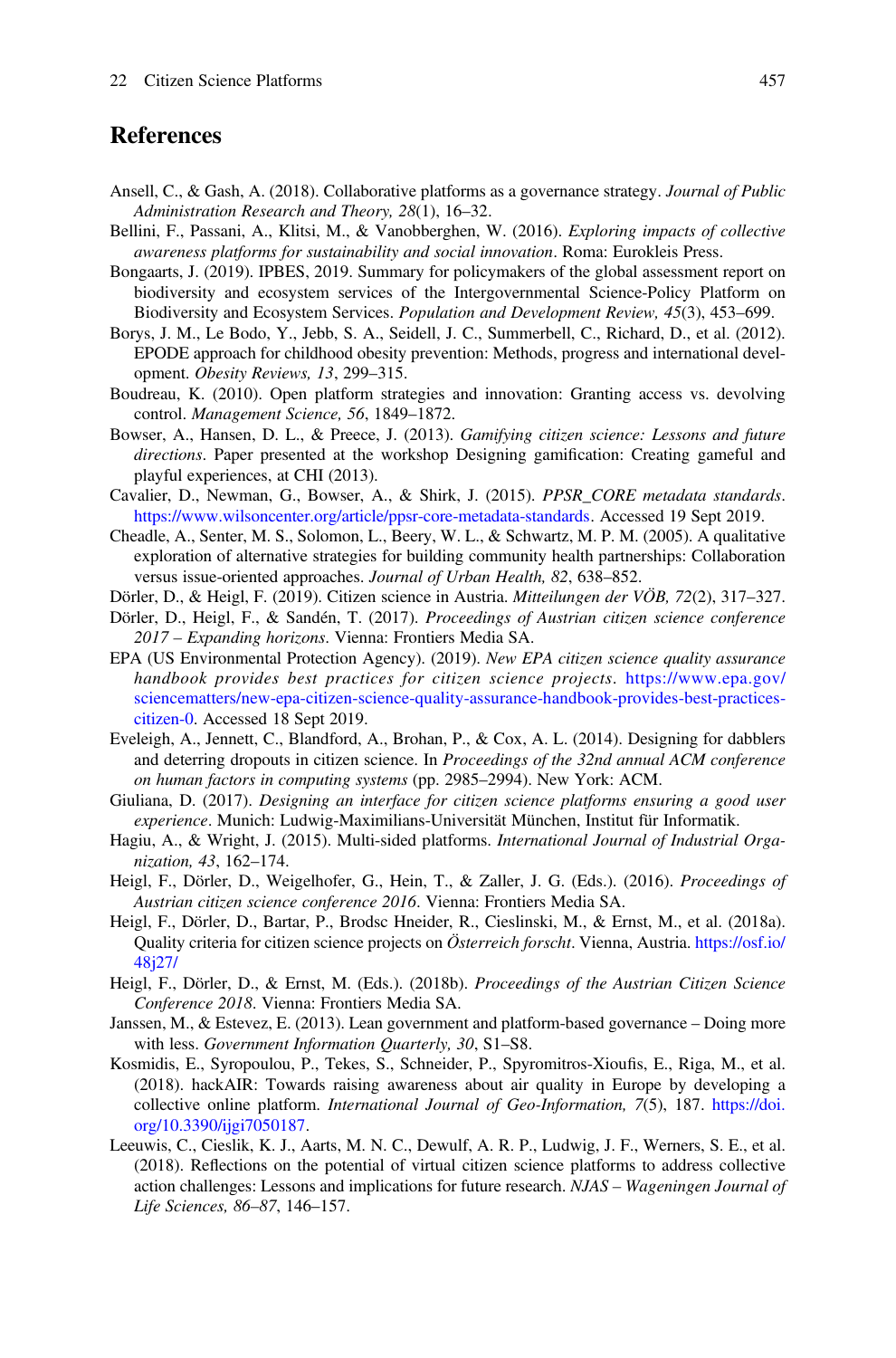- <span id="page-19-6"></span>Lichten, C., Ioppolo, B., D'Angelo, C., Simmons, R.K., & Morgan Jones, M. (2018). Citizen science – Crowdsourcing for research. The Healthcare Improvement Studies Institute. [https://](https://www.thisinstitute.cam.ac.uk/wp-content/uploads/2018/05/THIS-Institute-Crowdsourcing-for-research-978-1-9996539-0-3.pdf) [www.thisinstitute.cam.ac.uk/wp-content/uploads/2018/05/THIS-Institute-Crowdsourcing-for](https://www.thisinstitute.cam.ac.uk/wp-content/uploads/2018/05/THIS-Institute-Crowdsourcing-for-research-978-1-9996539-0-3.pdf)[research-978-1-9996539-0-3.pdf](https://www.thisinstitute.cam.ac.uk/wp-content/uploads/2018/05/THIS-Institute-Crowdsourcing-for-research-978-1-9996539-0-3.pdf)
- <span id="page-19-8"></span>Liu, H.-Y., Schneider, P., Haugen, R., & Vogt, M. (2019). Performance assessment of a very low-cost  $PM_{2,5}$  sensor near four-month period in Oslo, Norway. Atmosphere, 10(2), 41. [https://](https://doi.org/10.3390/atmos10020041) [doi.org/10.3390/atmos10020041.](https://doi.org/10.3390/atmos10020041)
- <span id="page-19-3"></span>Lynn, S. J., Kaplan, N., Newman, S., Scarpino, R., & Newman, G. (2019). Designing a platform for ethical citizen science: A case study of CitSci.org. Citizen Science: Theory and Practice, 4(1), 14. [https://doi.org/10.5334/cstp.227.](https://doi.org/10.5334/cstp.227)
- <span id="page-19-18"></span>Nederlof, S., Wongtschowski, M., & van der Lee, F. (2011). Putting heads together: Agricultural innovation platforms in practice. Amsterdam: KIT Publishers.
- <span id="page-19-0"></span>Newman, G., Wiggins, A., Crall, A., Graham, E., Newman, S., & Crowston, K. (2012). The future of citizen science: Emerging technologies and shifting paradigms. Frontiers in Ecology and the Environment, 10(6), 298–304.
- <span id="page-19-13"></span>Pejovic, V., & Skarlatidou, A. (2020). Understanding interaction design challenges in mobile extreme citizen science. International Journal of Human – Computer Interaction, 36(3), 251–270.
- <span id="page-19-9"></span>Pettibone, L., Vohland, K., & Ziegler, D. (2017). Understanding the (inter)disciplinary and institutional diversity of citizen science: A survey of current practice in Germany and Austria. PLoS One, 12(6), e0178778.
- <span id="page-19-10"></span>Richter, A., Dörler, D., Hecker, S., Heigl, F., Pettibone, L., Sanz, F. S., et al. (2018). Capacity building in citizen science. In S. Hecker, M. Haklay, A. Bowser, Z. Makuch, J. Vogel, & A. Bonn (Eds.), Citizen science – Innovation in open science, society and policy (pp. 269–283). London: UCL Press.
- <span id="page-19-16"></span>Robson, C. (2012). Using mobile technology and social networking to crowdsource citizen science (Doctoral dissertation). UC Berkeley Electronic Theses and Dissertations.
- <span id="page-19-2"></span>Schade, S., & Tsinaraki, C. (2016). Survey report: Data management in citizen science projects. Luxembourg: Publications Office of the European Union.
- <span id="page-19-12"></span>Skarlatidou, A., Ponti, M., Sprinks, J., Nold, C., Haklay, M., & Kanjo, E. (2019). User experience of digital technologies in citizen science [Special issue]. JCOM, 18(01), E.
- <span id="page-19-5"></span>Sprinks, J., Houghton, R., Bamford, S., Morley, J. G., & Wardlaw, J. (2015). Is that a crater? Designing citizen science platforms for the volunteer and to improve results. *EPSC Abstracts*, 10, EPSC2015-694.
- <span id="page-19-7"></span>Sturm, U., Schade, S., Ceccaroni, L., Gold, M., Kyba, C., Claramunt, B., et al. (2018). Defining principles for mobile apps and platforms development in citizen science. Research Ideas and Outcomes, 4, e23394. <https://doi.org/10.3897/rio.4.e23394>.
- <span id="page-19-15"></span>Ton, G., & Vellema, S. (2010). Functions and spin-offs of multistakeholder platforms in commodity sector: A discussion for the Ugandan Oilseed Subsector Platform (OSSUP). VC4PD brief 1. [https://www.wur.nl/upload\\_mm/5/a/3/98061506-d91b-42d5-801f-39d763b9aa04\\_brief%](https://www.wur.nl/upload_mm/5/a/3/98061506-d91b-42d5-801f-39d763b9aa04_brief%201.pdf) [201.pdf](https://www.wur.nl/upload_mm/5/a/3/98061506-d91b-42d5-801f-39d763b9aa04_brief%201.pdf)
- <span id="page-19-14"></span>Trouille, L., Lintott, C. L., & Fortson, L. F. (2019). Citizen science frontiers: Efficiency, engagement, and serendipitous discovery with human–machine systems. Proceedings of the National Academy of Sciences, 116(6), 1902–1909.
- <span id="page-19-11"></span>Vohland, K., Weißpflug, M., & Pettibone, L. (2019). Citizen science and the neoliberal transformation of science - An ambivalent relationship. Citizen Science: Theory and Practice, 4(1), 25. [https://doi.org/10.5334/cstp.186.](https://doi.org/10.5334/cstp.186)
- <span id="page-19-17"></span>Weber, E. P. (2012). Unleashing the potential of collaborative governance arrangements: Getting to robust durability in the Blackfoot Valley. Journal of Sustainable Development, 5(7), 35. [https://](https://doi.org/10.5539/jsd.v5n7p35) [doi.org/10.5539/jsd.v5n7p35.](https://doi.org/10.5539/jsd.v5n7p35)
- <span id="page-19-1"></span>Wiggins, A., Bonney, R., Graham, E., Henderson, S., Kelling, S., Littauer, R., et al. (2013). Data management guide for public participation in scientific research. Albuquerque: DataONE.
- <span id="page-19-4"></span>Wikipedia Contributors. (2020, March 21). Platform. Wikipedia, the free encyclopedia. [https://en.](https://en.wikipedia.org/w/index.php?title=Platform&oldid=946677351) [wikipedia.org/w/index.php?title](https://en.wikipedia.org/w/index.php?title=Platform&oldid=946677351)=[Platform&oldid](https://en.wikipedia.org/w/index.php?title=Platform&oldid=946677351)=[946677351](https://en.wikipedia.org/w/index.php?title=Platform&oldid=946677351). Accessed 22 May 2020.